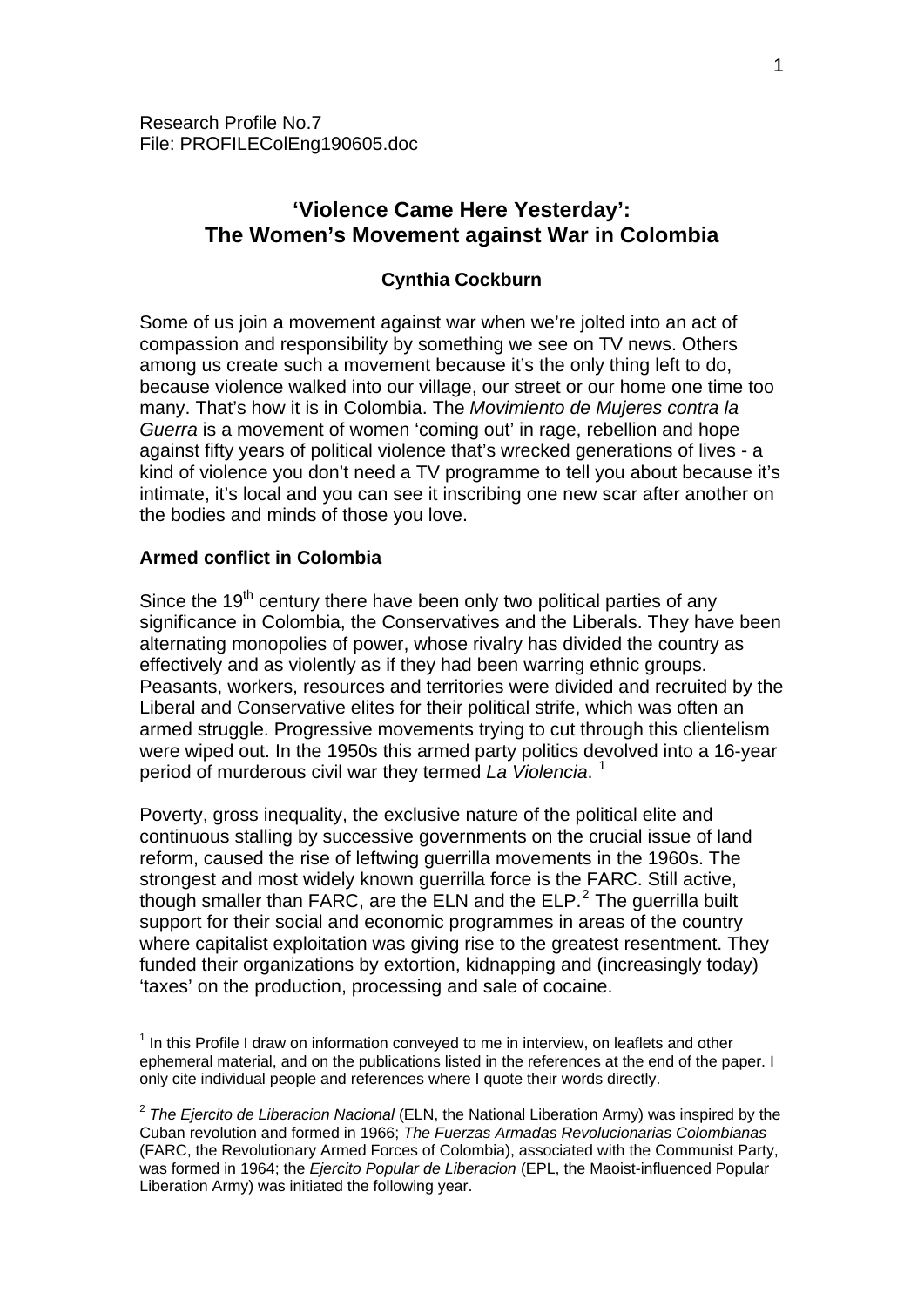The government's armed forces, intent on finding and eradicating the guerrilla movements and suppressing popular discontent, have killed, imprisoned and tortured tens of thousands. The state's inability to uproot the armed fighters led wealthy landowners, the business class and the drug traffickers to raise and fund their own armies, shadowy militias, now grouped under a single association of paramilitaries, the AUC (United Self-Defence Forces of Colombia). They are active in both rural and urban areas, battling the guerrilla for control of their territories.Their strategy is to attack guerrilla bases, real or imagined, cordoning, massacring and expelling civilian communities. They contain many criminal elements, are deeply involved in narcotics, and are known to receive the tacit support of elements in the state military.

For Colombian men it is difficult to avoid bearing arms. Poverty, lack of prospects, fear for their families and the need for 'protection' drive them into the dangerous embrace of one side or another. Many Colombian men have inevitably been brutallized by their involvement in fighting. It starts early. More than 11,000 children are enrolled into guerrilla and paramilitary units (Human Rights Watch 2003b). But women fight too. According to the AUC, women constitute 12% of their ranks. The estimate for FARC is as high as 40%.

The United States of America compounds the violence in Colombia. Its triple agenda is securing Colombia against leftwing insurgency, protecting US oil and other business interests and stemming the flow of narcotics to US markets. In 2004 it will donate \$680 million in aid, which puts Colombia among the top five countries in terms of receipt of US military assistance. US Southern Command has 1500 military personnel in the country. It's approach to the narcotics problem is purely coercive and involves programmes of fumigation from the air that destroy, along with coca plantations, subsistence crops and people's health. US policy favours rightwing Colombian administrations and drew the country into the Coalition for the invasion of Iraq. Since 9/11 US official statements have rhetorically linked FARC and Al-Qaeda and encouraged the view that terrorism in Colombia is yet another legitimate target in the international 'War on Terror'.

The current president of Colombia, President Alvaro Uribe, is a hardliner heavily criticized by local and international human rights organizations. His approach to the eradication of the guerrilla has been to issue weapons to farmers and establish networks of paid informers among them, thus increasing the militarization of everyday life. He avoids challenging the paramilitaries in the field and is currently negotiating with some of their commanders on an agenda that some fear may afford them impunity (see p. 17 below). After 'September 11' he further undermined human rights by filing an Anti-Terror law in Congress. Although not approved, many of its provisions are applied in practice. In 2003 he launched a campaign against NGOs, peace initiatives and social movements accusing them of being 'politically motivated'. Yet his poncho-wearing populist style wins him many votes and he receives little criticism from a media owned by his wealthy rightwing supporters.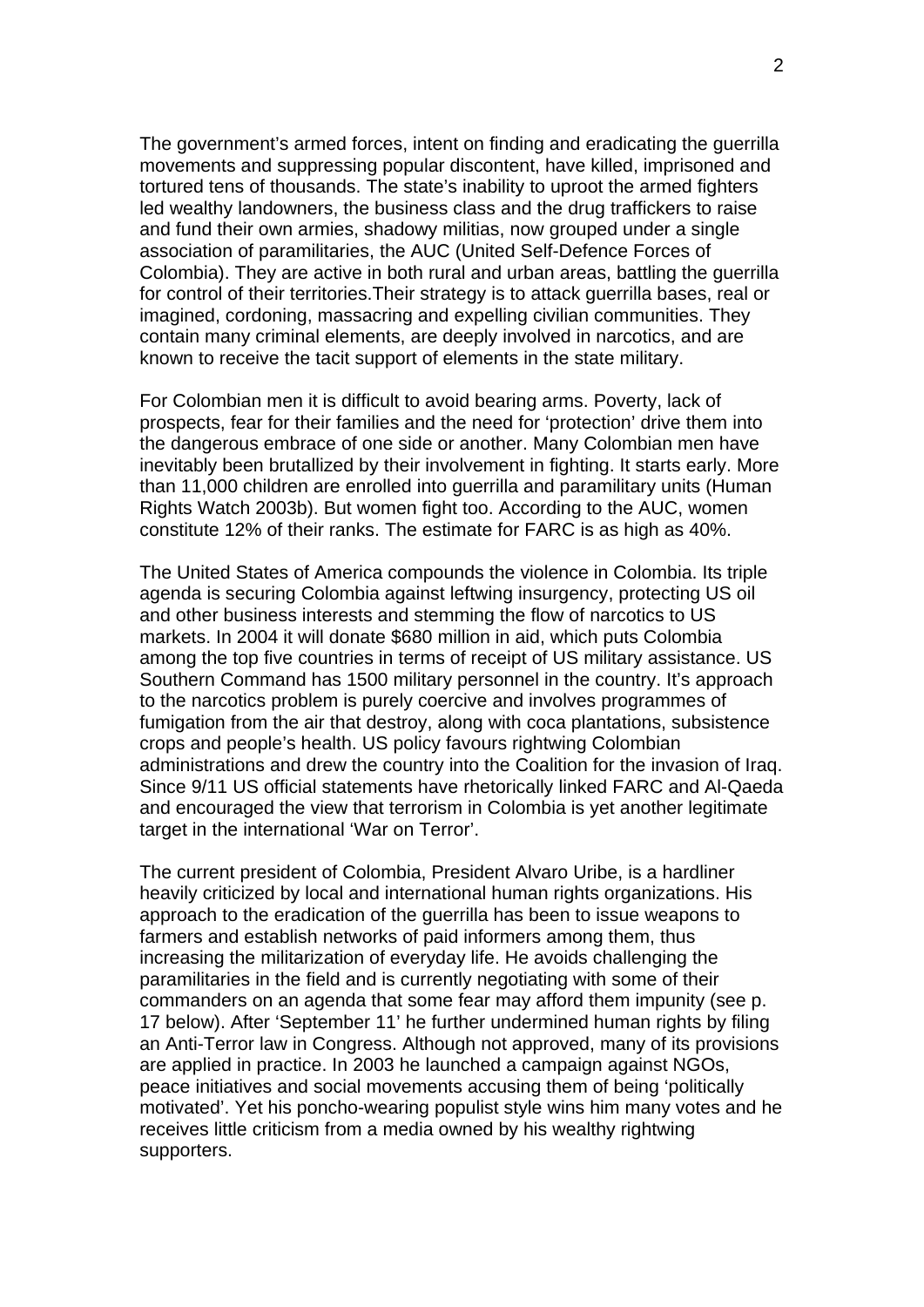#### **The effect on everyday life and on women**

In the last ten or fifteen years, despite a series of peace negotiations between the government and several of the armed actors, the lives of ordinary Colombians have become even less secure. In 2003 human rights groups registered more than 2500 *civilian* deaths, alone, as a result of political violence. In 2004 the official figure for all homicides was 27,000. Fifteen percent of these were said to be 'political' killings – but it is difficult to distinguish political and non-political violence. Torture remains commonplace and hundreds are held hostage. The week I was in Colombia (August 2004) three trade unionists were killed by state armed forces. The week before that, ten seasonal workers of the coca harvest were massacred in the fields.

Sexual violence against women is endemic, used by all three armed actors to punish the women for associating with 'the wrong side', or to punish enemy men. Of 3486 instances of sexual violence reported for the period 1995-2001 in the city of Medellin alone, in 1785 the aggressor was not known to the victim and it is believed that many of these cases were politically motivated rapes e.g. retaliation by one armed group against another (Gallego Zapata 2003). Women are often kidnapped into sexual servitude and forced to do domestic labour for guerrillas or paramilitaries. Contraception is difficult to obtain, and abortion is illegal. The danger of travelling to hospital and lack of facilities in rural areas mean women must often give birth at home, with resultant deaths.

Donny Meertens, a feminist academic at the National University, explains

Whereas earlier traditional power-holders – including querrillas in their old strongholds – could offer some protection to their local population, the present frequent power-shifting renders this nearly impossible. Protection is replaced by terror as the most easily available mechanism for obtaining popular quiescence. All armed combatants understand territoriality as a zero-sum game in which no neutral space exists, and no room for negotiated solutions is available. The civil population is caught in the paranoiac logic of '*si no estas conmigo, estas contra mi*' (if you are not with me, you are against me')…

In a situation where it is not safe to assume any responsibility nor to make any accusation, the only way to refer to acts and perpetrators of violence is in a neutral form: *violence came here yesterday*, as if it were an autonomous force and not a human act. (Meertens 2001:38).

Increasingly, in many areas, the only response left to ordinary people is to abandon their homes. Last year it is estimated that an average of 650 people *each day* were forced to uproot themselves. Estimates of total 'internally displaced people' (IDPs) in Colombia range from 1.5 million to 3 million. They gather in vast precarious settlements on the edge of towns and cities.

The IDPs are disproportionately women. Many are heads of households. Of those, many are widows of men killed in the conflict. Maintaining the primary bonds of family and community was women's role, so women experience their sundering even harder than men. But they are quicker and better than men in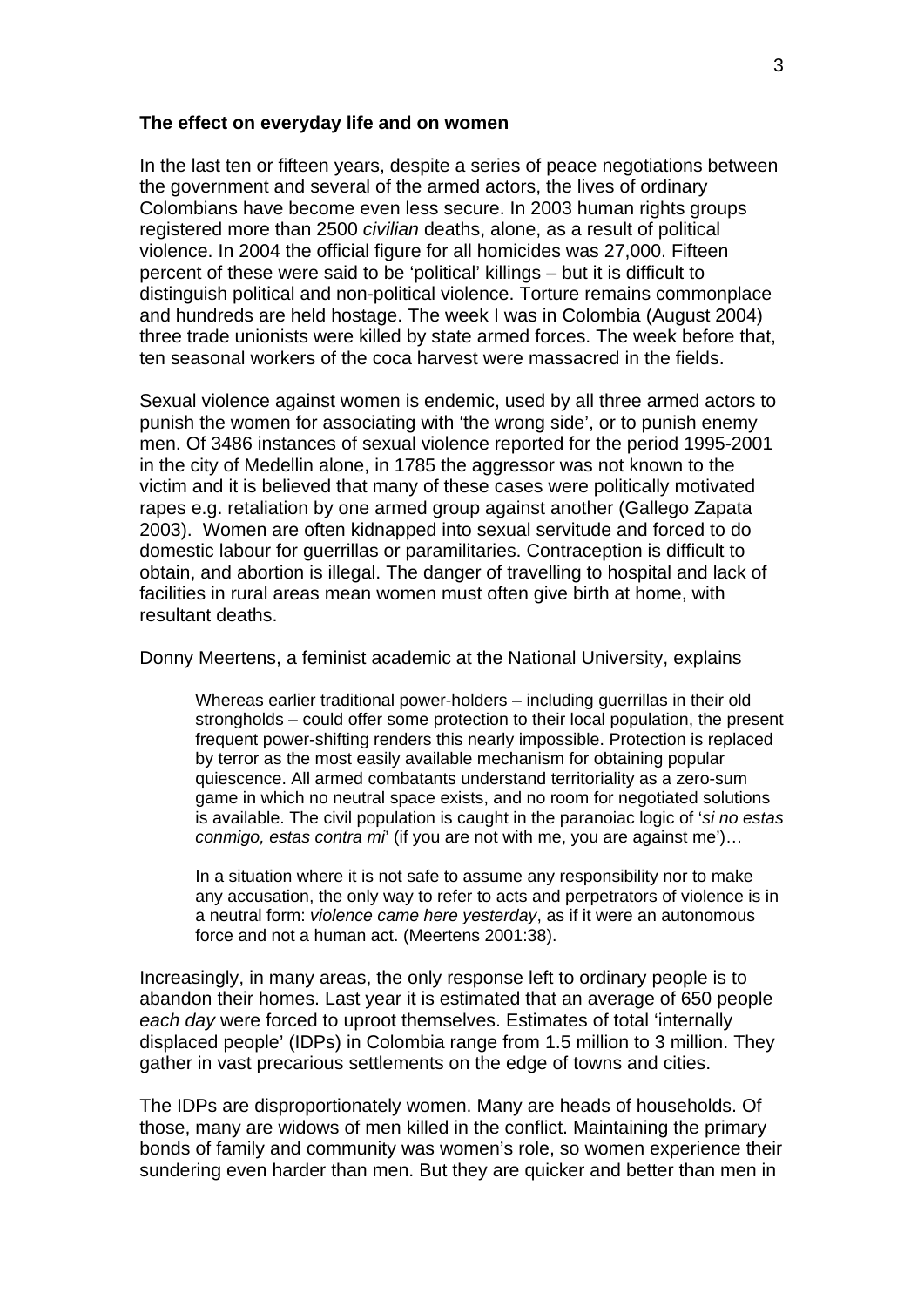adapting to the new circumstances, learning how to deal with the institutions and invent ways of keeping themselves and their families fed (Meertens 2001). The war pursues displaced Colombian women even into the cities. The armed actors control many urban areas, policing women by rape, carrying out exemplary assassinations of women leaders, dictating moral norms – even threatening girls with death for sporting pierced navels or drop-waist jeans.

As a result of the conflict, the new Colombia is a nation of city dwellers. Migration from rural areas to towns and cities began in the 1970s and today 70% of the population is urban. The country has a wealth of natural resources, yet 60% of Colombians live in poverty, while some are super-rich. In matters of health and hunger the country is more comparable to Africa than it is to the rest of Latin America. Added to the material immiseration, many women, men and children live continually with the memory of dead and 'disappeared' loved ones, and a terrible nostalgia for an irrecoverable place and time.

### **The Colombian peace movement**

There is a long history of peace negotiations in Colombia. Successive presidents have swung between a maximalist concept of peace, with social and economic changes under discussion, and a minimalist agenda of agreement to disarm particular groups in exchange for electoral representation. For instance, the peace negotiations with M19 in the early '90s resulted in some becoming congressmen and senators. Neither approach has succeeded.

Historically, civil society has been excluded from these official peace processes. Indeed Colombian civil society has scarcely existed apart from those civil organisations that are 'fronts' for the armed interest groups. In the 1970s and 80s popular movements, peasant movements for agrarian reform, and human rights organizations were crushed. The human rights movement however had a moment of success in 1991, under a relatively liberal regime, in obtaining a revision of the national Constitution. This Constitution surprisingly stated that peace is both a right and a duty.

It was around this time that social mobilization for peace took off, first in warravaged areas like Uraba and Magdalena Medio. The period 1993-99, on the one hand saw the so-called 'dirty war' in which the paramilitaries harassed the trade union movement and wiped out the leftwing *Union Patriotica*, but on the other were a period of rapid growth in peace mobilization and organization, with more social sectors and more regions involved. A Committee for the Search for Peace was formed. The Catholic church set up a National Conciliation Commission. Esperanza Delgado describes these peace movements as

processes with origins in social sectors that have traditionally been excluded from full participation in the political life and economic wealth of the country, such as the indigenous peoples, Afro-Colombians, the *campesinos,* and women (Delgado 2004:24).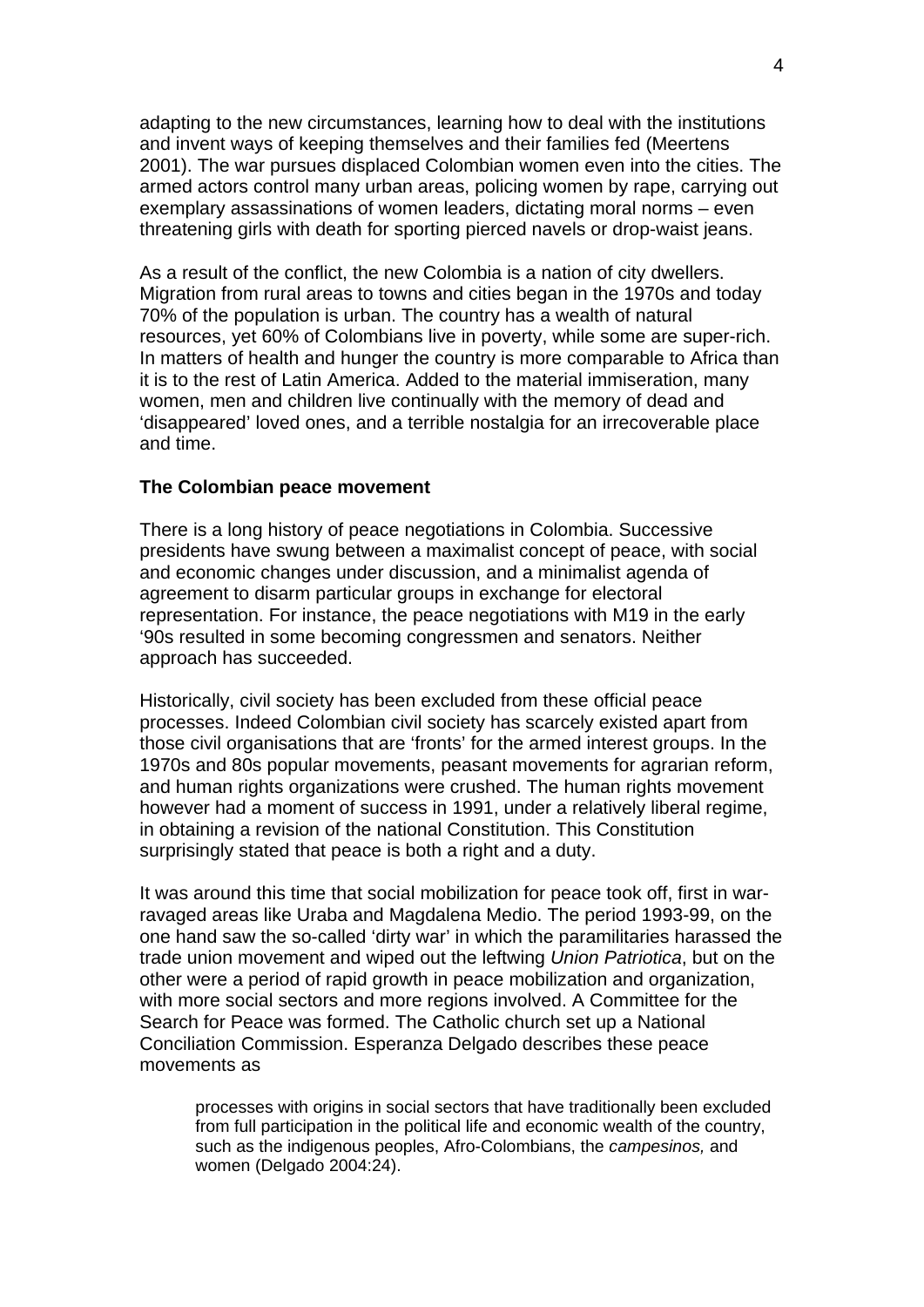One important initiative, in 1993, was the forming of *Redepaz*, a National Network of Initiatives for Peace and against War, which currently has 120 regional 'tables' in which social leaders, local authorities, NGOs and individuals come together to discuss and solve local problems`.

I interviewed Ana Teresa Bernal, a founding member of *Redepaz* and one of its current presidential team of five. On its formation *Redepaz* countered then president Gaviria's proclaimed policy of 'integral war' with a policy of 'integral peace'. They meant, they said, 'Peace which considers the human being as global and integral with his [sic] environment. Peace which recognizes and respects the human being in public and private space. An integral peace is conceived with humanistic elements, fomenting expressions of love and tenderness' (*Redepaz* current descriptive leaflet, 2004). They maintain a careful position of autonomy and neutrality with regard to all actors in the conflict, including the army, and promote non-violent ways of resolving it.

*Redepaz*' most impressive action was to organize in October 1997 a national 'Mandato', a referendum which generated over 10 million votes for peace – more than the combined votes for all candidates in the previous presidential election. They followed this with a 'Children's Mandato' which raised 2.7 million votes. The popular will for peace revealed by these spontaneous referenda pushed the government into peace negotiations with FARC the following year. A permanent Civil Society Assembly for Peace was formed in 1998, and in 1999 mass demonstrations around the country brought out an estimated 8 million people under the slogan '*No Mas'* (No More). But the collapse in 2002 of the negotiations between the government and FARC finally left the peace movement in demoralization and disarray.

#### **The women's movement against war**

*Redepaz*, like the other initiatives described above, is a mixed organization of women and men. Although Ana Teresa in interview distanced *Redepaz* from any kind of dogma or 'ism', including 'feminism', the Network has been alert to the potential of women to contribute important energy to peace movements. Possibly half its membership is female, women are well represented in the leadership, and Ana Teresa told me of some attempts to encourage women's activism in *Redepaz* through training and other means of 'empowerment'.

It is however in *specifically women's organizations* for peace, organizations with a gender analysis of war, that the initiative now lies, while the movement as a whole, of which *Redepaz* is a part, is somewhat becalmed in the aftermath of the collapse of the FARC talks and the accession to power of Uribe two years ago. So significant is this contemporary movement of women for peace that it was described to me by Olga Amparo Sanchez, an academic feminist and antiwar activist, as the third of three big steps forward for women in Colombia on a par with winning of the vote fifty years ago and achieving the reform of the Constitution in 1991.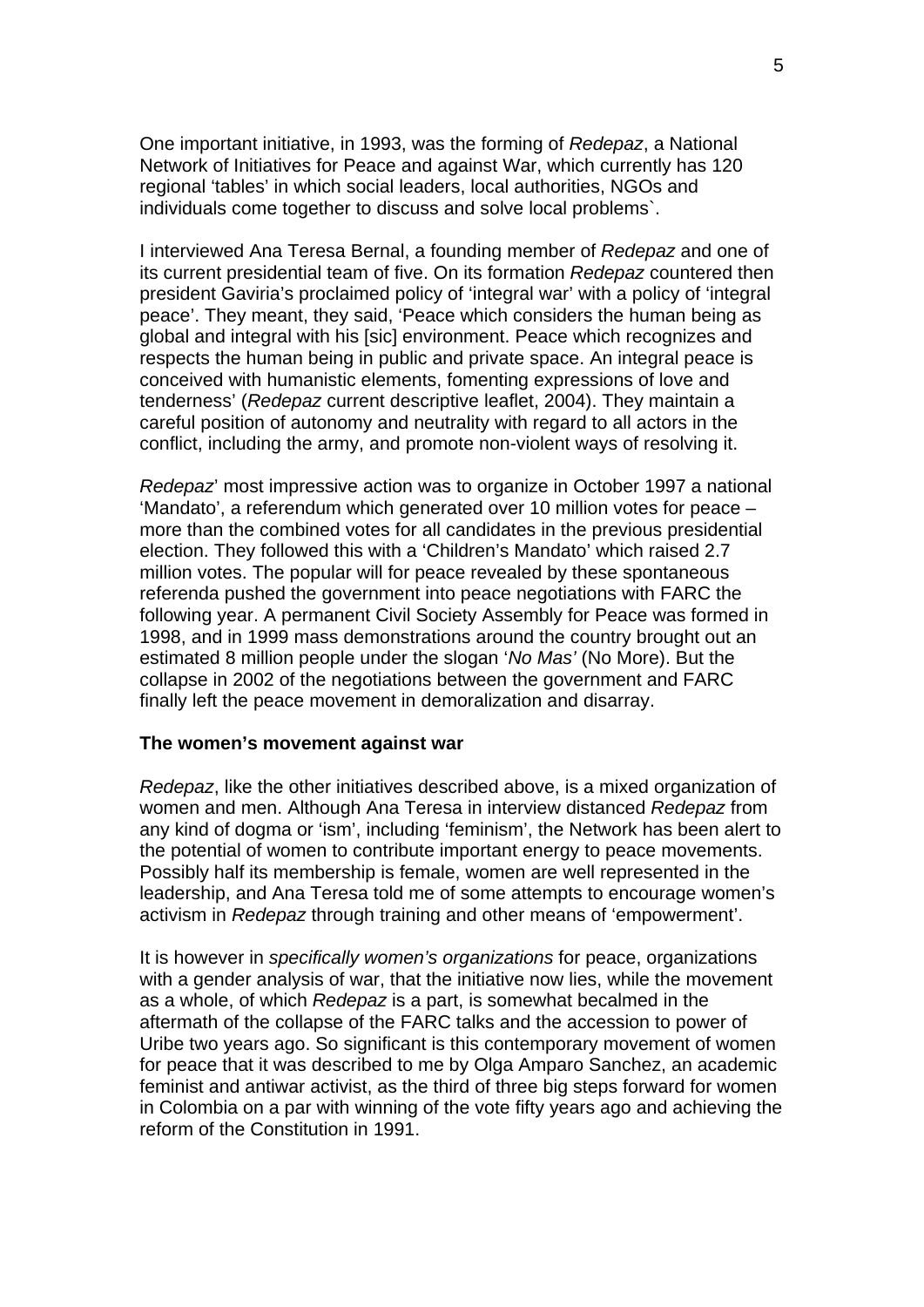The logic of the movement lies in the reality of Colombian life. Women are raped and abused by the men of all sides of this conflict. The sustenance of everyday life - especially for indigenous women and peasant women - is made perilous or impossible by the operations of the armed actors. It is not surprising if women are sometimes pushed by their circumstances across a threshold, the line that separates passivity and fear from courage and resistance. In many parts of the country male leaders of human rights and peace organizations have been assassinated or disappeared. Women and women's organizations are the only remaining bearers of any type of democratic demands. Increasingly they are bringing together issues that used to be the domain of separate NGOs, on the one hand those of human rights and on the other those of peace. As Patricia Prieto said to me, in interview, 'It's on women's shoulders. They are holding things together. They are the weavers and maintainers of the social fabric.'

Yet the significance of women's mobilization, its meaning for the prospects both of women and peace in Colombia, is under-estimated by civil society leaders, who are predominantly male. 'The men recognize our importance in politics and movements, but they retain the power,' said Maria Eugenia Sanchez, in interview. 'When they talk and write about the movement, we disappear.' 'They invisibilize us,' Olga Amparo said.  $3$ 

The conference I attended in Bogota in August 2004 was titled 'International Encounter of Women against War'. It was attended by around 250 Colombian women of all social sectors and regions, and around 30 overseas activists. It was organized by two substantial women's initiatives working together. They are the *La Ruta Pacifica de las Mujeres por la Negociacion Politica de los Conflictos* (Women's Peaceful Road for the Political Negotiation of Conflict), and the *Alianza Iniciativa de Mujeres Colombianas por la Paz* (IMP, the Alliance of the Colombian Women's Initiative for Peace). In the remainder of this profile my main focus will be these two substantial national initiatives of women for peace. Both of these are devices for mobilizing and unifying many smaller constituent organizations and, for purposes of the conference, called themselves *El Movimiento de Mujeres contra la Guerra* (the Movement of Women against War).

However I shall make mention along the way of several other women's NGOs.[4](#page-5-1) Some of them are focused on 'women' more than 'peace'. But, as will

1

<span id="page-5-0"></span> $3$  Current peace organizations, other than those mentioned in my text, of which I heard while in Colombia are as follows: *La Asamblea Permanente de la Sociedad Civil por la Paz* (Permanent Assembly of Civil Society for Peace) which publishes a regular bulletin; *Planeta Paz* (Planet Peace), a project of the National University and the Latin American Legal Studies Institute (ILSA); and the *Campana Colombiana contra Minas* (the local branch of an international campaign against landmines).

<span id="page-5-1"></span><sup>4</sup> Women's organizations I heard mentioned included the *Movimiento Nacional de Mujeres Autoras y Actores de Paz* (National Movement of Women Authors and Actors of Peace) and *Dialogo Mujer* (Women's Dialogue, based in Bogota). In addition: *ANMUCIC* (National Association of Indigenous and Peasant Women of Colombia); *Madres y Familiares de Miembros de la Fuerza Publica Retenidos y Liberados por Grupos Guerrilleros* (Mothers and Families of Military Personnel Kidnapped/Freed by Guerrilla Groups); *Red Ecumenica*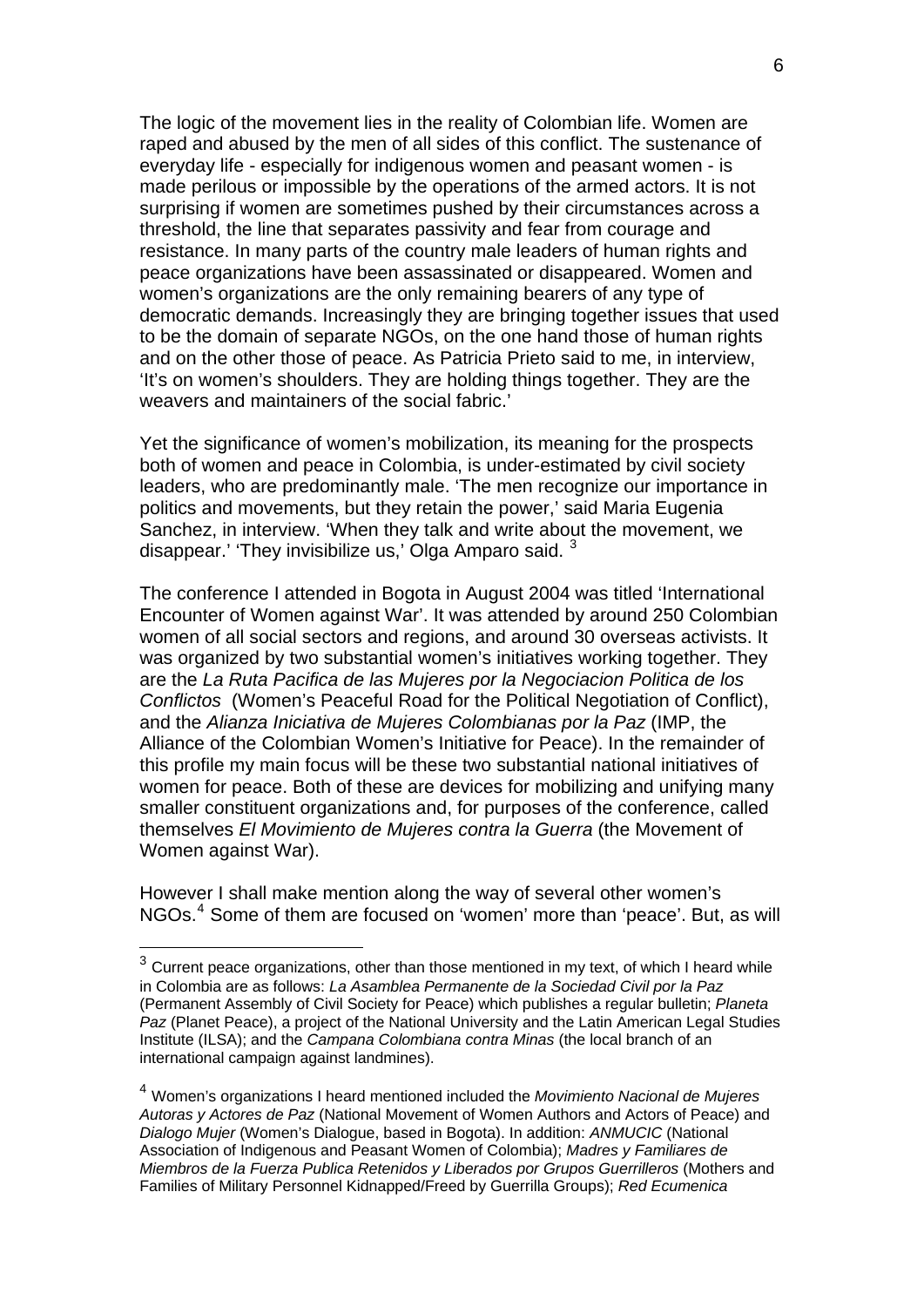become clear, Colombia's circumstances mean that violence, and the need for an end to violence, are issues that can hardly be ignored by any woman's organization here. For one thing, women who raise their heads and become active in any local or sectoral organization are immediately confronted by one force or another and have to bear the costs of that in their own and their families' lives. This is the case whether they are identifiably linked to one 'side' or the other, or are (equally provocative) attempting to create actively neutral 'peace communities'.

### *1. La Ruta Pacifica de las Mujeres por la Negociacion Politica de los Conflictos*

*La Ruta Pacifica* formed in the mid-nineties in response to the violence women were experiencing in both rural and urban areas.<sup>[5](#page-6-0)</sup> In defining themselves this way, they referred specifically to both the life threatening violence of the three-sided armed conflict and other, 'less visible because less fatal', manifestations of violence against women: rape, abduction and forced labour.

*La Ruta Pacifica* is made up of more than 300 organizations and groups of women in eight regions (Santander, Valle del Cauca, Risaralda, Condinamarca, Putumayo, Antioquia, Choco and Cauca). The member NGOs represent and include women of many specific 'identities': women of the many tribes of indigenous peoples of Colombia; Afro-colombians whose presence derives from the slave trade; young women; peasant women; women of the urban poor; displaced women. Membership is also open to individuals.

The central office of *La Ruta Pacifica* is in the city of Medellin. They also have 'regional coordinations' with street addresses in Bogota and the towns of Bucaramanga, Pereira, Cali, Puerto Caicedo, Popayan and Quibdo. Management is achieved through monthly meetings of the regional coordinators. Communication is mainly by phone. Although e-mail is used it is impossible to lean heavily on it as an organizing tool because many of their constituent women and groups lack computers and Internet access. Their website and e-mail contact are, however, very important in their international links (see p.11 below).

1 *Nacional de Mujeres por la Paz de Colombia*, a nation-wide network sponsored by the Catholic Church; *Liega de Mujeres Desplazados por la Violencia en Bolivar* (League of Women Displaced by Violence in Bolivar); *Audiencia Publica de Mujeres,* with 800 women members in various organizations and sectors; and finally the *Red Nacional de Mujeres* (National Network of Women) a longstanding network of local women's groups with a headquarters in Bogota.

<span id="page-6-0"></span>5 I draw in my description of *Ruta Pacifica* on both printed material (see references at the end of the Profile) and interviews with Marina Gallego Zapata, the national coordinator of RP based in Medellin, and with Clara Tamayo, Olga Amparo Sanchez and Maria Eugenia Sanchez, members of the Bogota section of RP, based in the Women's House *(Casa de la Mujer)* in Bogota. The translation into English of printed material is my own. In quoting interviews, in some cases I am drawing on the record of an original conducted in English, in others on the words of interpreters.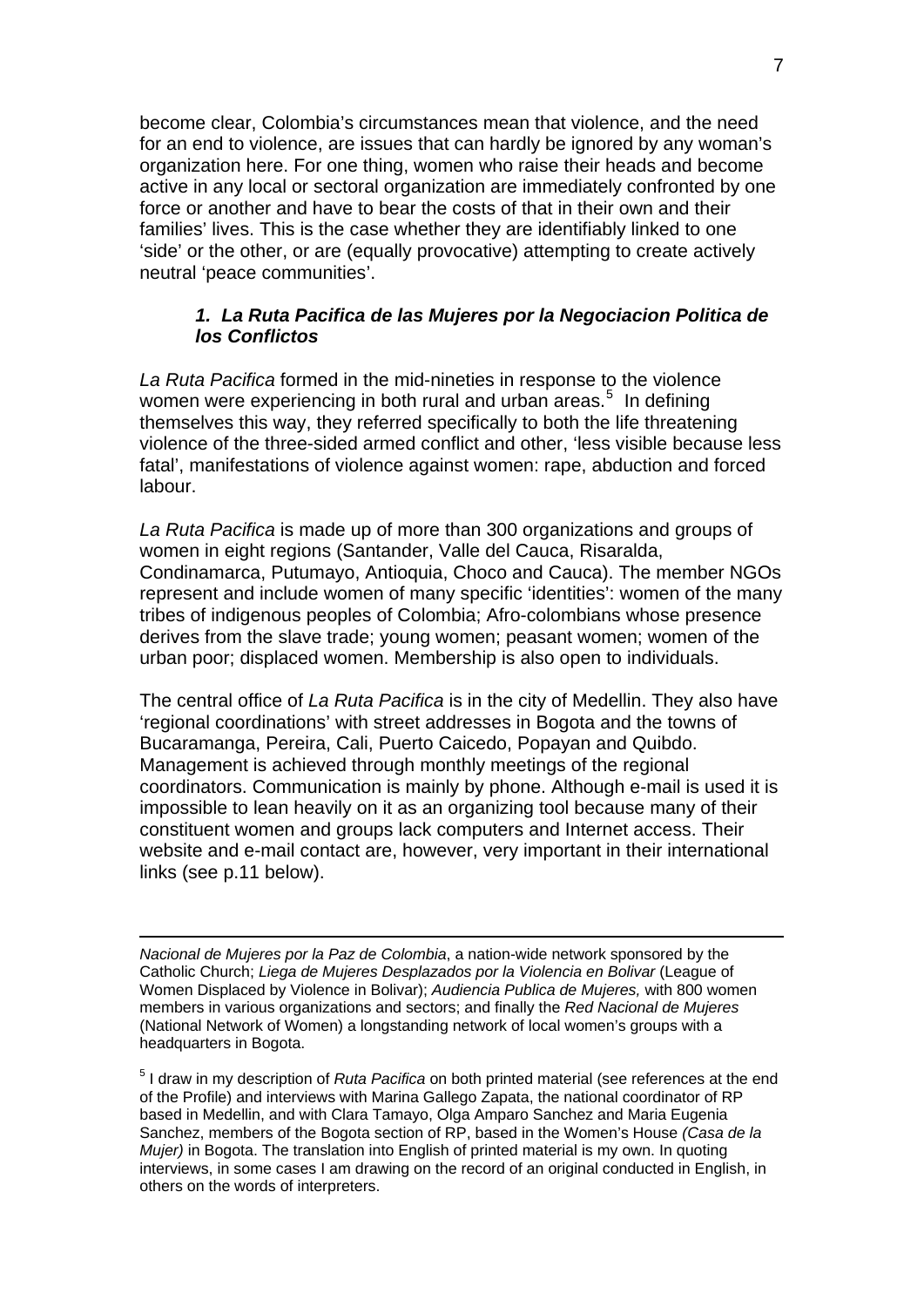I will mention just three of the many local organizations that make up *La Ruta*, the only rationale for the selection being that I had the opportunity to meet some of their activists while in Bogota.

- One is the the *Casa de la Mujer*, the Women's House of Bogota, which has existed since 1982. It is a focal point for women in the city and provides support for women experiencing domestic and other forms of violence. Several of the activists of the Casa de la Mujer are coordinators of *La Ruta Pacifica* in the capital city, and their building serves as its base there.
- A second is *Corporacion Vamos Mujer por la Participacion de la Mujer Popular*, in Medellin, which likewise has contributed administrative resources to the national coordination of *La Ruta Pacifica*. A substantial project, already 25 years old, *Vamos Mujer* operates in Medellin city and the surrounding region. It fields a team of four programme coordinators, supported by 28 'associates' and it offers women, on the one hand, training and qualification, and on the other psycho-social care to counteract the effects of violence. Their training is designed to transform women's attitudes and values, increase their knowledge and skill, and help them participate in the political life of the city and community. Clara Ines Mazo, Estella Ospina and others of the lively and creative team of *Vamos Mujer* are equally active in *La Ruta Pacifica*.
- A third affiliate of *La Ruta Pacifica* is the smaller NGO *Corporacion para la Vida Mujeres que Crean*, established fifteen years ago, also in Medellin. Its aims include developing educational processes with women to strengthen them as individuals and social beings: contributing to the transformation of relationships which discriminate against women; and working to build ideas of self-awareness in women regarding their position and condition.<sup>[6](#page-7-0)</sup> Its present coordinator, Leonor Esguerra, told me that, in offering training to women, they avoid 'handiwork' that could reinforce traditional gender roles. They focus, rather, on empowerment, addressing women's sexual, reproductive and other rights. Leonor herself is interesting for bringing to the project qualities that combine the compassion and heart that comes of early years as a Catholic nun and school teacher, a political analysis deriving from a period as a grassroots activist among peasants and slumdwellers in Colombia and Nicaragua, and a feminism learned in a critique of both those traditions.

# *La Ruta Pacifica's politics*

Their principal leaflet introduces *La Ruta Pacifica* as

<span id="page-7-0"></span><sup>1</sup> <sup>6</sup> Paraphrased from an entry on *Mujeres que Crean* on the website www.peacewomen.org, accessed September 13, 2004.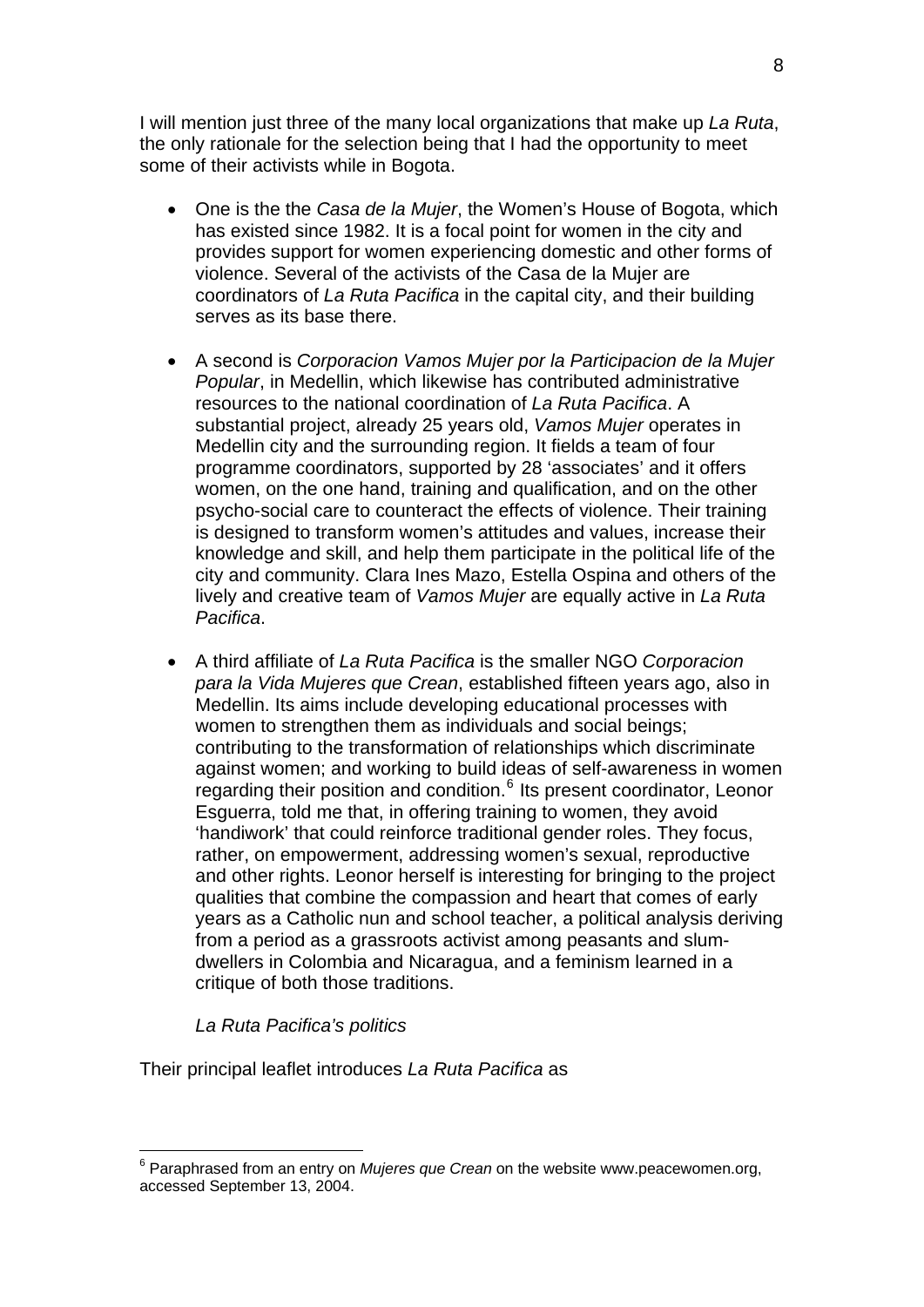a feminist political project, national in character, working for a negotiated end to armed conflict in Colombia and to render visible the effects of war in the lives of women. We declare ourselves to be pacifists, antimilitarists and builders of an ethic of non-violence in which the fundamental principles are justice, peace, equality, autonomy, freedom and the recognition of otherness.

They describe their politics as follows. First and foremost, peaceful and antimilitarist resistance 'that redeems the sacred value of life and thence of the "everyday", of sensibility, the respect for difference, solidarity and sisterhood'. They stress dialogue at various levels – local (both urban and rural) and regional dialogue within the populations close to the armed conflict, and also women's active participation in the national processes of negotiation leading to a peaceful route out of conflict. They call for a culture of nonviolence and co-existence. They use 'international human rights', especially women's human rights, as a rallying point. They demand processes of memory, truth, justice and reparation because only such processes 'will permit the recovery of hope and the process of reconciliation in our country'.

*La Ruta Pacifica* are more unequivocally feminist and pacificist than most other women's NGOs in Colombia. They call feminism and pacificism their two 'bulwarks' (*baluartes*). In terms of feminism, they are very explicit in condemning violence against women whether domestic or military, and in affirming women's sexual and reproductive rights. 'We say '"no" to domestic slavery, to the intervention of the armed actors in private and emotional life; "no" to using women's bodies as the booty *(botin)* of war' (principal leaflet).

In terms of pacificism, they call for the demilitarization of civil life and are uncompromising in their rejection of a resort to arms on whatever pretext. In Colombia almost everyone in civil society condemns the mercenary and brutal paramilitaries. But some would excuse the violent actions of the guerrillas, on grounds of their proclaimed programmes for social and economic reform. And yet others might excuse the state's use of force, due to its electoral legitimacy. *La Ruta Pacifica* make no such exceptions in the name of 'just wars'.

Their political formulations also show RP to have an analysis of Colombia's wars that encompasses much more than the gender dimension. They link peace with the internationally-defined rights of the human being, as well as those of women. They denounce the multinationals for 'economic genocide' and for exploiting Colombia's rich bio-diversity and natural resources. They call on Colombian factory and land owners to take responsibility for those causes of conflict in which they are implicated, to support economic redistribution and involve themselves in the movement for peace. They write and speak about environmental destruction and sustainable development, using the terminology of eco-feminism. They speak of the challenge of 'constructing citizenship and democracy' while conflict continues.

### *La Ruta's actions and themes*

*La Ruta Pacifica*'s very first action was a national mobilization in 1996 that transported more than two thousand women in forty coaches from all over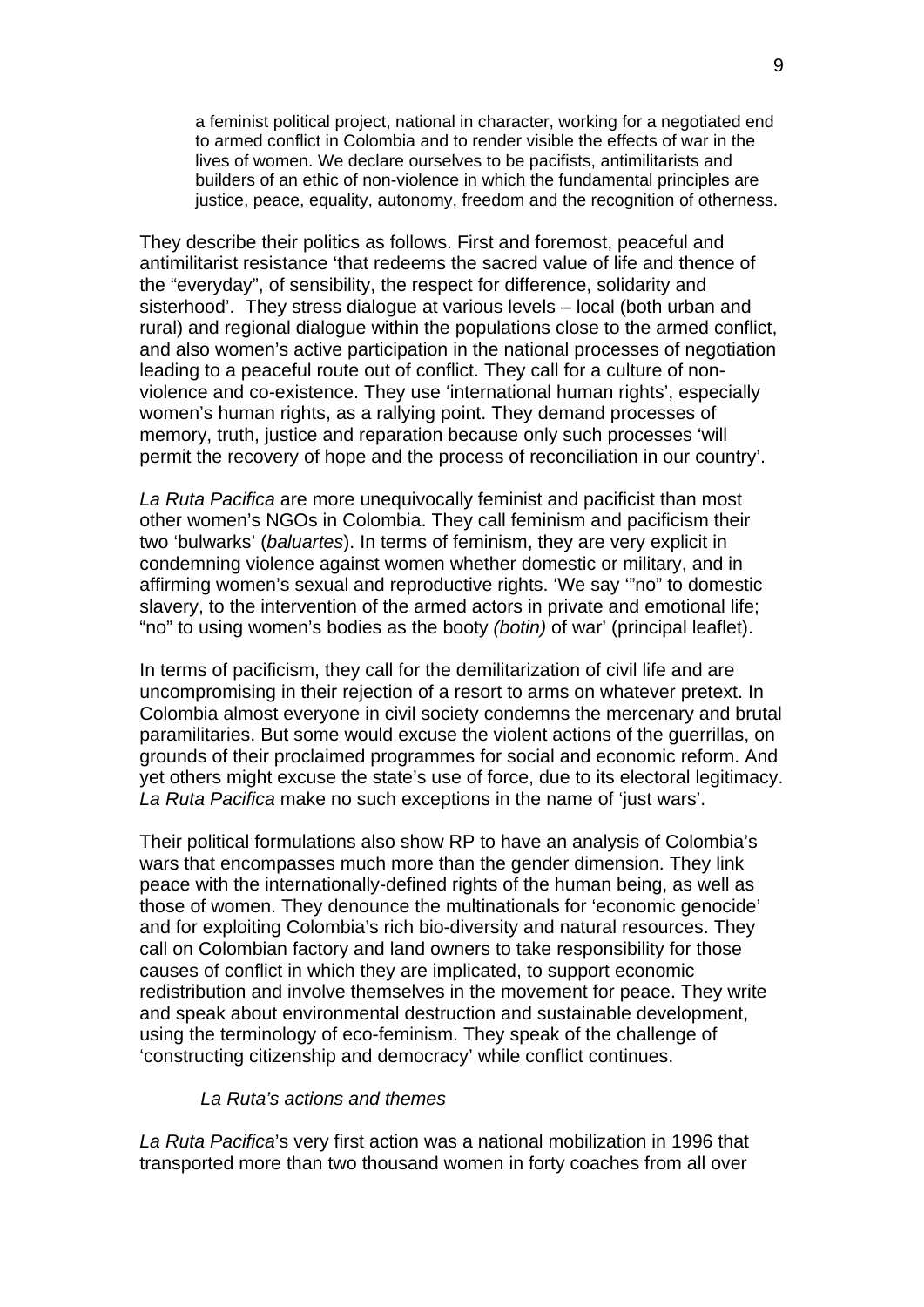Colombia to the desperately war-torn area of Uraba. It was an act of solidarity with women who had survived massacres in which many of them had lost husbands, partners and children. Official information suggests that a lot of these women had been raped in the course of those events. These facts galvanized certain women<sup>[7](#page-9-0)</sup> - two members of the Working Women Programme of the National Trade Union School, the coordinator of the Women's Department of the *Central Unitaria Trabajadores* (the trades union congress of Colombia) and certain activists of the Women's House in Bogota and other organizations. They had to 'do something'. They chose November 25, the international day of action against violence against women, for a 'convergence' on Uraba.

Women were at first afraid of the prospect of this risk-laden project, involving travel through disputed territories. Uraba was an ultra-violent area. For many of the participants it would be more than a 48-hour journey. For many it meant going against their family's wishes. And for some it would be the first journey of their lives out of their own locality. Each woman took a decision for herself whether to join this action or not, talking through their fear in many preparatory workshops all over the country. Later, many felt these workshops had been as life-changing as the journey itself.

It was the first time Colombia, in all its history, had seen women, women alone and together, in such numbers, taking a political initiative in the absence of men. Why women? Constituting its membership as 'women' (Maria Eugenia Sanchez told me) was a conscious decision in *La Ruta Pacifica*. 'It's a political choice to be a women's organization, it's not *exclusion*.' The choice is theoretically grounded. Patriarchy and patriarchalism are concepts the group use without hesitation. This distinguishes them from the mixed-sex peace organizations, some of which are actually affiliated to RP. The latter contain many women members, some of whom participate in *La Ruta*'s activities, but the organizations do not share *La Ruta*'s gender analysis.

A slogan used by *La Ruta Pacifica* from their very first action in Uraba was a conscious echo of the women's strategy against war in Aristophanes play *Lysistrata,* written 2400 years ago. They said, '*No parimos hijos ni hijas para la guerra'* (We will not give birth to sons and daughters for war.) It was the idea of Rocio Pineda, one of the founding members of *La Ruta*. (We shall meet her again below in connection with the *Iniciativa de Mujeres por la Paz*.)

Rocio wrote a startling article on these lines in 1997 which can be read in the volume of collected talks and essays published by *La Ruta Pacifica* in 2003. She quotes Lysistrata's words to one of the military commanders in Aristophanes' play.

Look: when we are spinning, if the skein gets tangled we take it off the spindle, we tease the threads first this way, then that way. If you let us, we'd

1

<span id="page-9-0"></span> $^7$  They included Rocío Pineda and Pilar Córdoba (Escuela Nacional Sindical, Medellín), Patricia Buriticá (Central Unitaria de Trabajadores, CUT, Bogotá) and Olga Amparo, Norma Henriquez and Maria Eugenia Sánchez (Casa de la Mujer, Bogotá).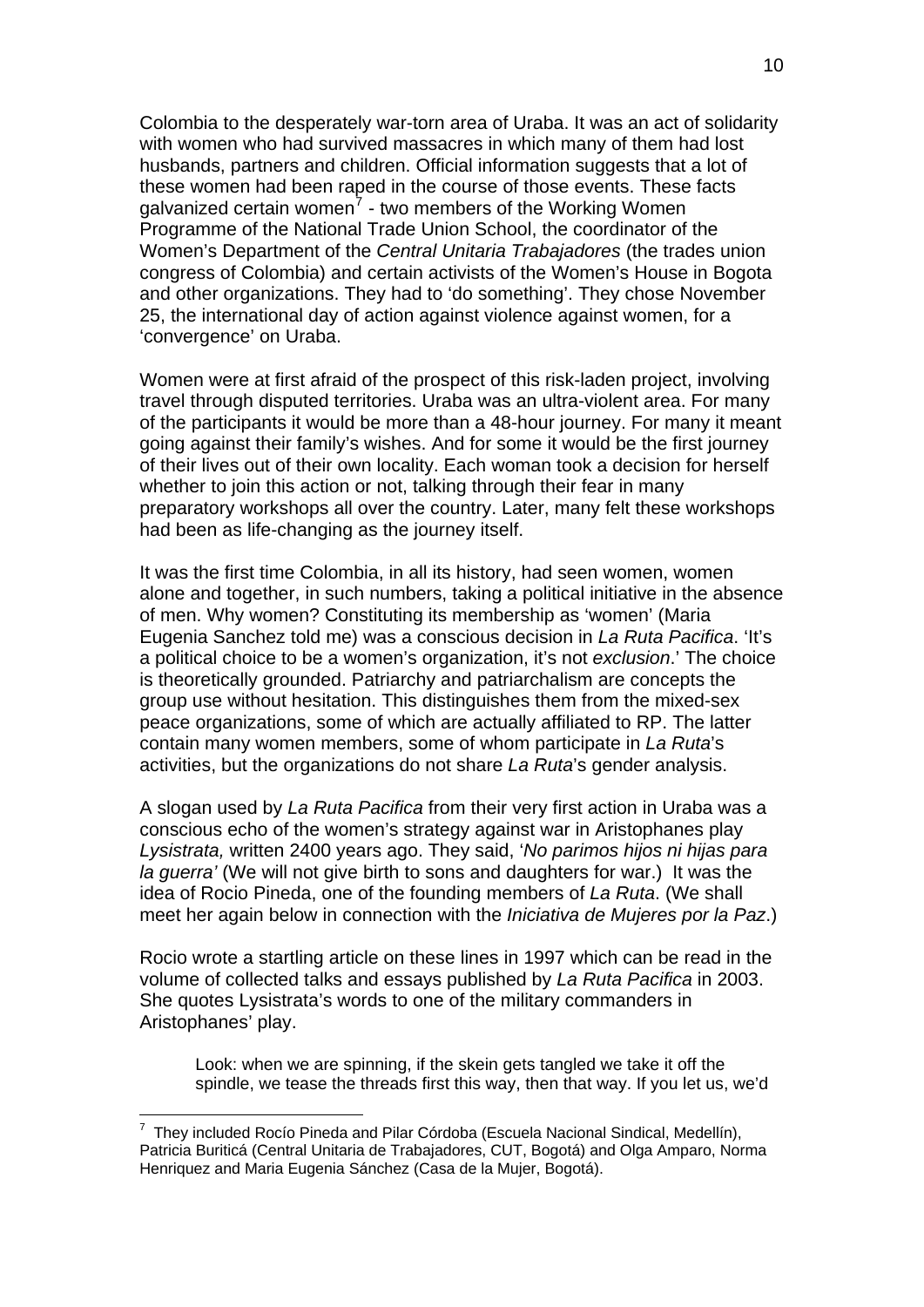deal with this war in the same kind of way, sending ambassadors to one side and the other (*La Ruta Pacifica*, 2003a:68).

In this article, Rocio challenges women's loyalty to their men. She cites the thirty thousand violent deaths in Colombia during the preceding year. She invites women to question themselves: who are these men we love?…whose are these bodies that we desire, eroticize?… What were they doing just before they made love to us?…How can we take into our arms, she asked, someone who's killed, who's left some child fatherless?

#### She told me, looking back on those days

It was possible to think this way, then. To think: if we want to, women can stop war. Even if weapons are strong. We can simply refuse to make love with men who carry guns, we can refuse to conceive children for them. This is a source of power that women have. Why not use it? Then we would have no more young men for militarism to recruit.

'*No parimos'* early became, and still remains, an important slogan for *La Ruta Pacifica*. In that initiating moment Rocio had meant it not merely as a slogan but as a strategy. But, she says now, philosophically, it's hardly surprising it didn't catch on. 'To tell women not to make love with men, that's a highly irreverent and non-respectable idea in any society.' All the same, I was struck by Olga Amparo Sanchez, in her talk at our conference, describing patriarchalism as 'a relation in which women's love, freely given, is exploited by men' (she was quoting Anna Jonasdottir). This seemed to me a sign that Lysistrata-thinking is still alive in *La Ruta Pacifica*.

Solidarity actions, like the journey to Uraba, in which women in one region imagined and then actually set out to find a 'soul sister' in some other region, suffering perhaps more than she herself, became characteristic of *La Ruta Pacifica*. Another huge mobilization, seven years later, would take 3500 women in 98 coaches on a 'Journey of Solidarity with Women of the South'. Putumayo is a coca-growing area, terribly afflicted by the fumigation policy sponsored by the USA's anti-narcotics programme under 'Plan Colombia'. '*La fumigacion = la miseria'* they wrote on their banners, and 'For the demilitarization and recovery of civil life'. A video I saw of this action left me in no doubt of the extraordinary innovation this woman-to-woman pilgrimage represented, and the great warmth and optimism it generated.

*La Ruta Pacifica* have organized many such activities over a period of eight years. Their persistent theme is ridding Colombian life of violence. Each activity has been painstakingly prepared in a process that is essentially feminist and formative. Each one has generated a statement for issue to the media, setting out women's principles, hopes and demands. One event, in 1998, was a mock tribunal, in the Caribbean coastal town of Cartagena, set up to 'try' those responsible for the many unpunished atrocities. In 1999 *La Ruta Pacifica* was held back for lack of funding. But in 2000 they took a new initiative in an act of solidarity with the *Organizacion Feminina Popular*, seriously threatened by paramilitary groups in Barrancabermeja, in the east.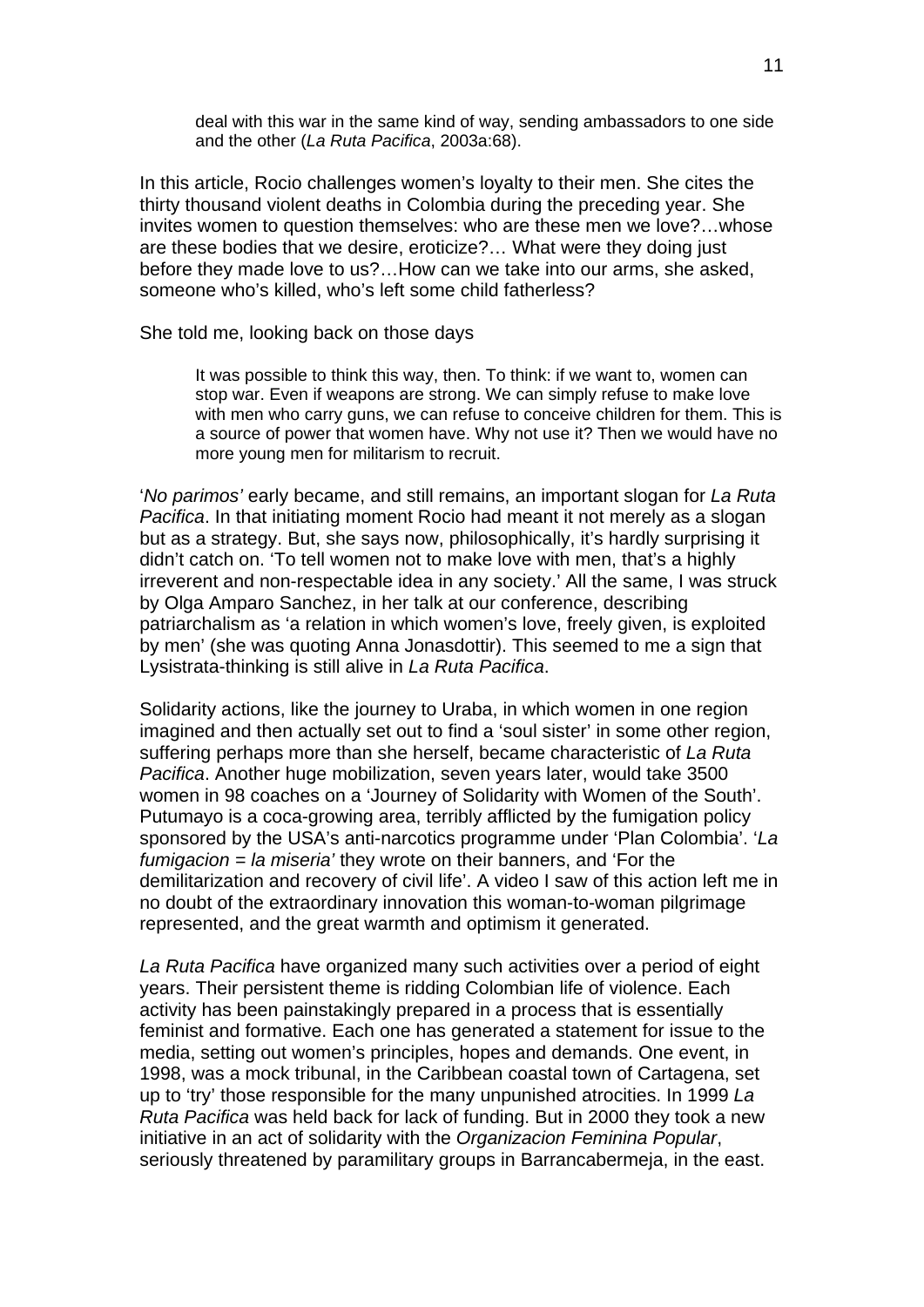#### *Internationalizing the movement*

Gradually *La Ruta* were internationalizing their scope and connections. Their basic leaflet states 'We are creating an international network of women and NGOs that support negotiation for an end to armed conflict in Colombia…We want to generalise links of solidarity with women and men in other countries to stop war and the war path' (principal leaflet). On November 25, 1997, they organized an international conference of women working for peace. They termed it a *Cabildo* or lobby. In August 2000 *La Ruta* joined with the *Organizacion Feminina Popular* (OFP, Popular Feminine Organization) to create a *Mujeres de Negro* (Women in Black) movement in Colombia.

OFP is a grassroots organization comprized mainly of urban women. It is strongest in the city of Barrancabermeja, in the very violent region of Magdalena Medio, a guerrilla stronghold taken over by paramilitaries in bitter fighting. OFP maintained independence under both regimes, struggling for human rights, persecuted by both sides. Some women have been killed, and many others have had to go into hiding or exile. The Organization does not only work for women, but for families and children. It supports women who have experienced violence, and runs 'soup kitchens'.

From August 2000 onwards vigils in the characteristic style of Women in Black, that is to say, silent and dignified, opposing violence, militarism and war, have been held on the last Tuesday of each month not only in Bogota and Medellin, but also in Puerto Caicedo, Pereira, Cali, Barrancabermeja, Bucaramanga, Popayan, Quibdo and other centres. The only difference to Women in Black vigils elsewhere is that the women sometimes enliven their black clothes by carrying or wearing yellow flowers 'representing the hope we have for peace and to move others to join us in our struggle' (Colorado 2003, p.1).

*La Ruta* and OFP saw their adoption of the Women in Black formula as specifically linking them to a movement of women they knew to be cooperating for peace in Israel and Palestine (and the North American WiB groups that had formed around this Middle Eastern issue), and with women of the former-Yugoslavia who had adopted the name Women in Black (together with the groups in Spain and Italy supporting them).

In interview with *La Ruta* activists Clara Elena Cardona Tamayo, Olga Amparo Sanchez and Maria Eugenia Sanchez, I asked why becoming part of Women in Black had seemed appropriate to them. Of course, the WiB-style vigil, public, repetitive and predictable, simple to look at and easy to participate in, gives them a kind of unity across towns and regions in Colombia and makes them visible to the public and the media. But they also said that the connection with women's organizations opposing war in many other countries, on the basis of similar principles, had been the most important gain for them. Women from *Mujeres de Negro* in Spain had visited Colombia. They had invited Colombian women to Spain and organized speaking opportunities for them. Colombian women visited the USA too, at the invitation of the Women Waging Peace programme organized by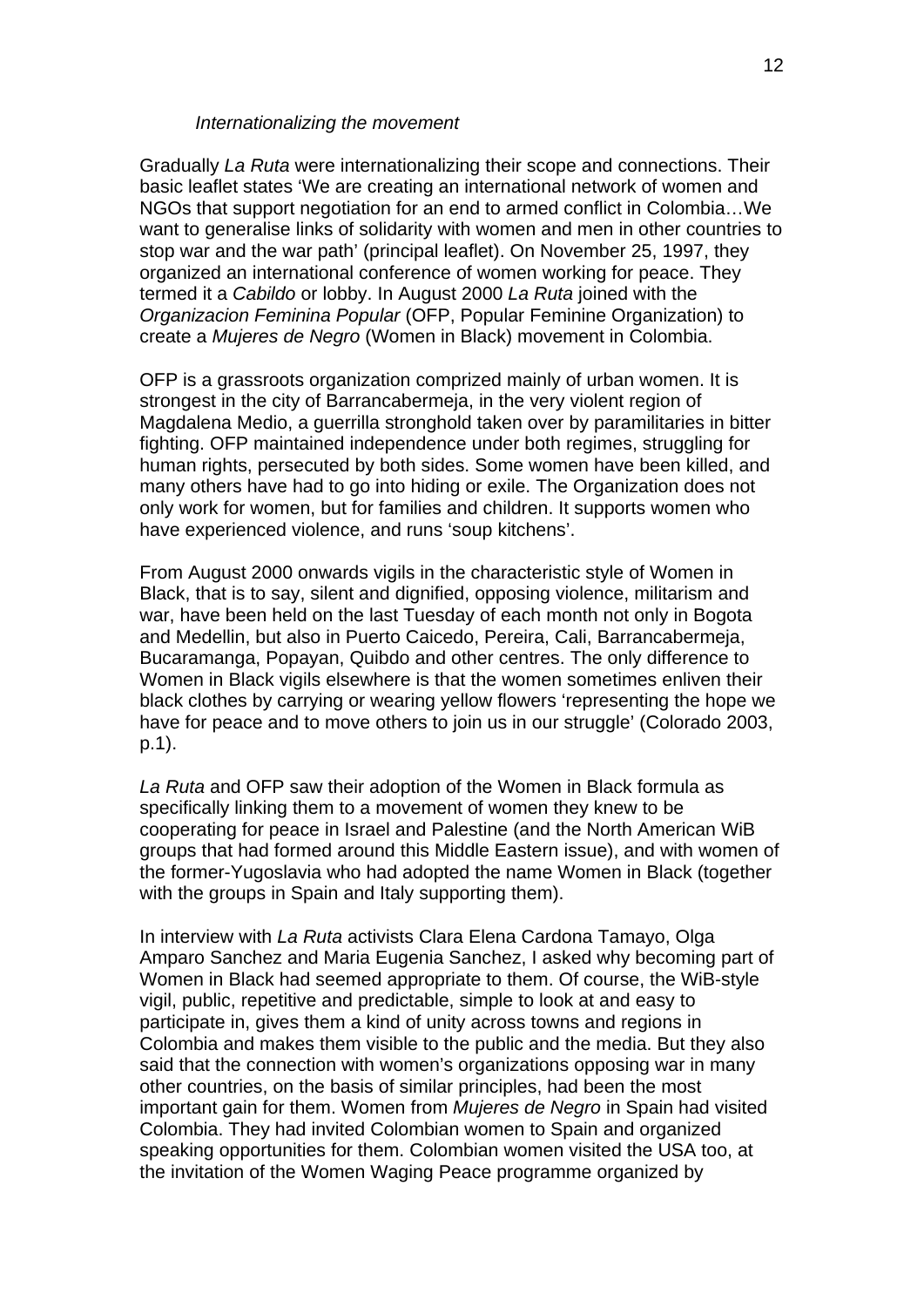Ambassador Swanee Hunt's Harvard-based Hunt Alternatives Fund. They were enabled to lobby congress persons and state officials about the disastrous social effects of the practice of fumigation of coca plantations under the US-sponsored anti-narcotics programme.

International links have been helpful to *La Ruta Pacifica* in several different ways. They began to get richer information. They learned new methodologies. They got informed feedback on what they were doing. They were able to explore their position more analytically in the light of others' experience. Becoming familiar with women's anti-war agendas in other countries, they themselves became more clearly anti-imperialist. As Women in Black itself developed its international scope, particularly after 9/11, the women in Colombia came to see that worldwide solidarity actions were possible. They recognized the value in calling for women worldwide to put pressure on their governments and on the United Nations to press Colombia to adopt international standards in human rights.

The year they took on Women in Black identity, *La Ruta Pacifica* were one of the winners of the Millennium Peace Prize awarded by UNIFEM and International Alert. Their fame woke them up sharply. 'We saw, yes, we are in the world. We are in Women in Black. Now we have a reputation to live up to!', Olga Amparo told me. Their reputation beyond their national borders continued to grow. When, in July 2002, *La Ruta Pacifica* and other women's organizations called a very successful demonstration in Bogota which drew 40,000 women from the region and beyond, the event was supported by simultaneous actions organized by Women in Black in Spain, Canada and other countries. In December 2003 *La Ruta Pacifica* received a 'special mention' by the French government, an award made to organizations defending women's rights. They have learned a lot, Marina Gallego told me, from the Afghan women of RAWA (the Revolutionary Association of Women of Afghanistan) and from the Zapatistas in Mexico. Both movements have been greatly empowered by worldwide support gained by creative use of the Web.

For one thing, you need to be internationally known to win international funding. The upsurge in *La Ruta*'s activity since the millennium has been made possible by the Swiss agency Suippcol who took them on as a partner and became their principal funder, with a grant of US\$350,000 per year. Suippcol – it stands for Swiss Programme for the Promotion of Peace in Colombia – is a coalition of several donor organizations including Swiss Caritas, Swissaid and Swiss Amnesty International. *La Ruta* also receive support from funders in Germany, the Netherlands, Spain, Canada and the UK.

### *La Ruta Pacifica's strategies*

*La Ruta*'s basic leaflet includes the following in a list of strategies (translated and summarized here by me):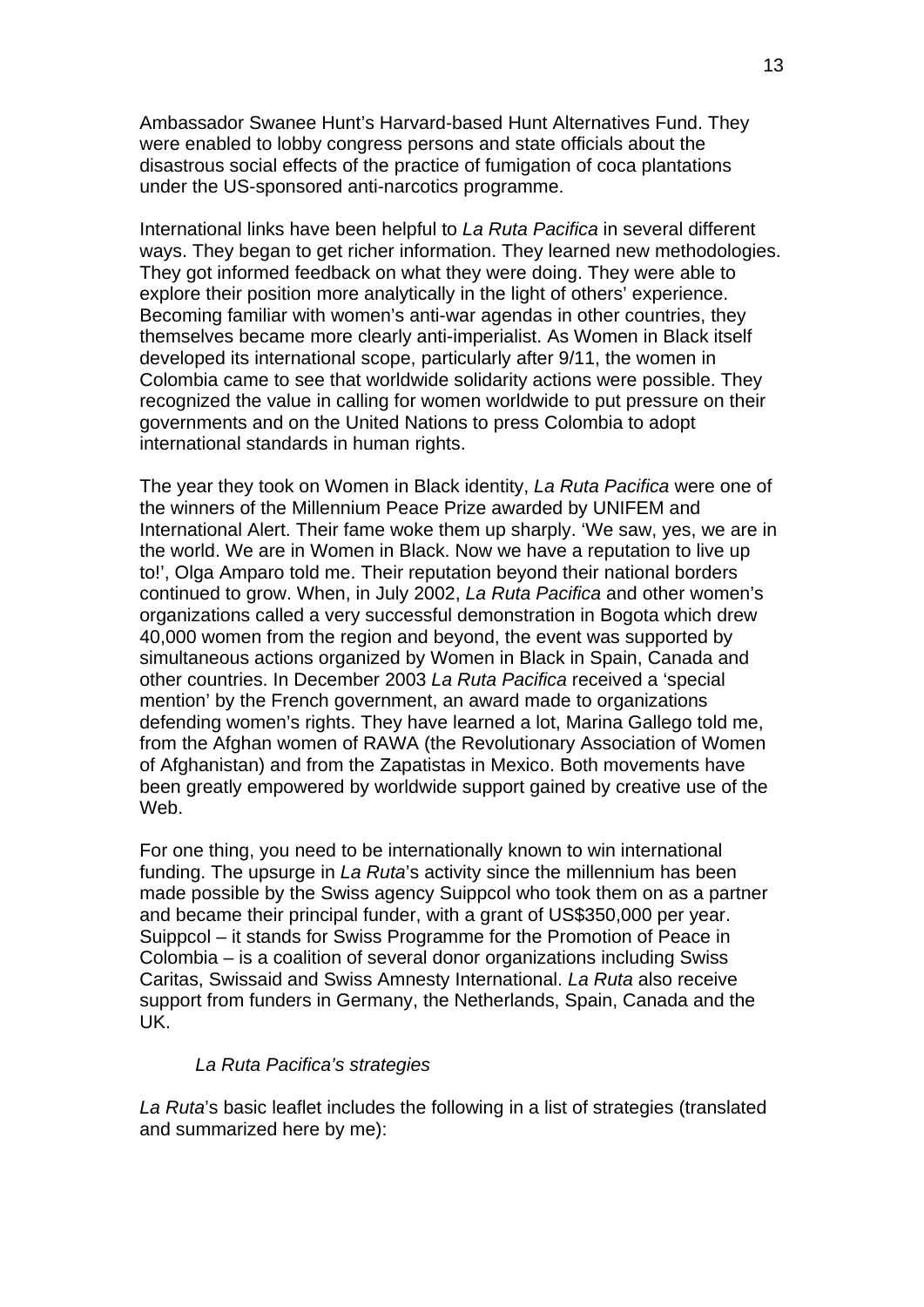mobilisation - to denounce violence and offer solidarity to women who experience it;

communication and publicity - to shift public opinion towards the nonviolent negotiation of peace;

protection – to increase the safety of women and their organizations;

education – especially to enhance women's self-worth;

information – especially documenting human rights abuses;

alliances – local, national and international with like-minded organizations;

reparation – starting the processes they believe are much needed in Colombia, that will permit the recall of memories and the speaking of truth, so as to ultimately achieve justice and reparation.

Their most characteristic strategy, though, and one to which they have given a lot of thought is:

symbolism – the deconstruction of the pervasive symbolism of violence and war and the substitution of a new visual and textual language and creative rituals and other practices that 'recover what women have brought to the world'.

A whole section of their impressive 185-page book (*La Ruta Pacifica* 2003) is devoted to symbolism. It is interesting to see here a mixture of hard-headed economic and political analysis with an evocation of women's ancestral traditions and spirituality. This is what I bring from my reading of it…

First, the use of symbolism is not about abandoning rationality but combining it with intuition and emotion to invent expressions that are surprising, clear and powerful enough to interrupt and contradict patriarchy, militarism, authoritarian masculinity and exclusion. It's about using non-verbal images in a world in which we are barraged by wordy politics to such an extent that words are felt to have lost their sense. It's about excavating and recovering a feminine knowledge that has been subordinated, silenced and buried. It's also about crossing the borders between Christian traditions in Colombia and surviving pagan traditions, both native American and African in origin.

The main themes appear to concern countering violence and death, affirming life and renewal, and asserting connectedness and sisterhood (*sororidad*). They use rhyme, rhythm and music in chanting and singing, drumming and dance. They make reference to the elements: earth (planting, seeds), fire (use of light and torches), and water (bathing together in the river). They use colours symbolically – yellow for truth; white for justice; green for hope; blue for making amends. They use clothing – white, black; they ritualize hands and touch. They stitch and sew quilts and banners with words and images.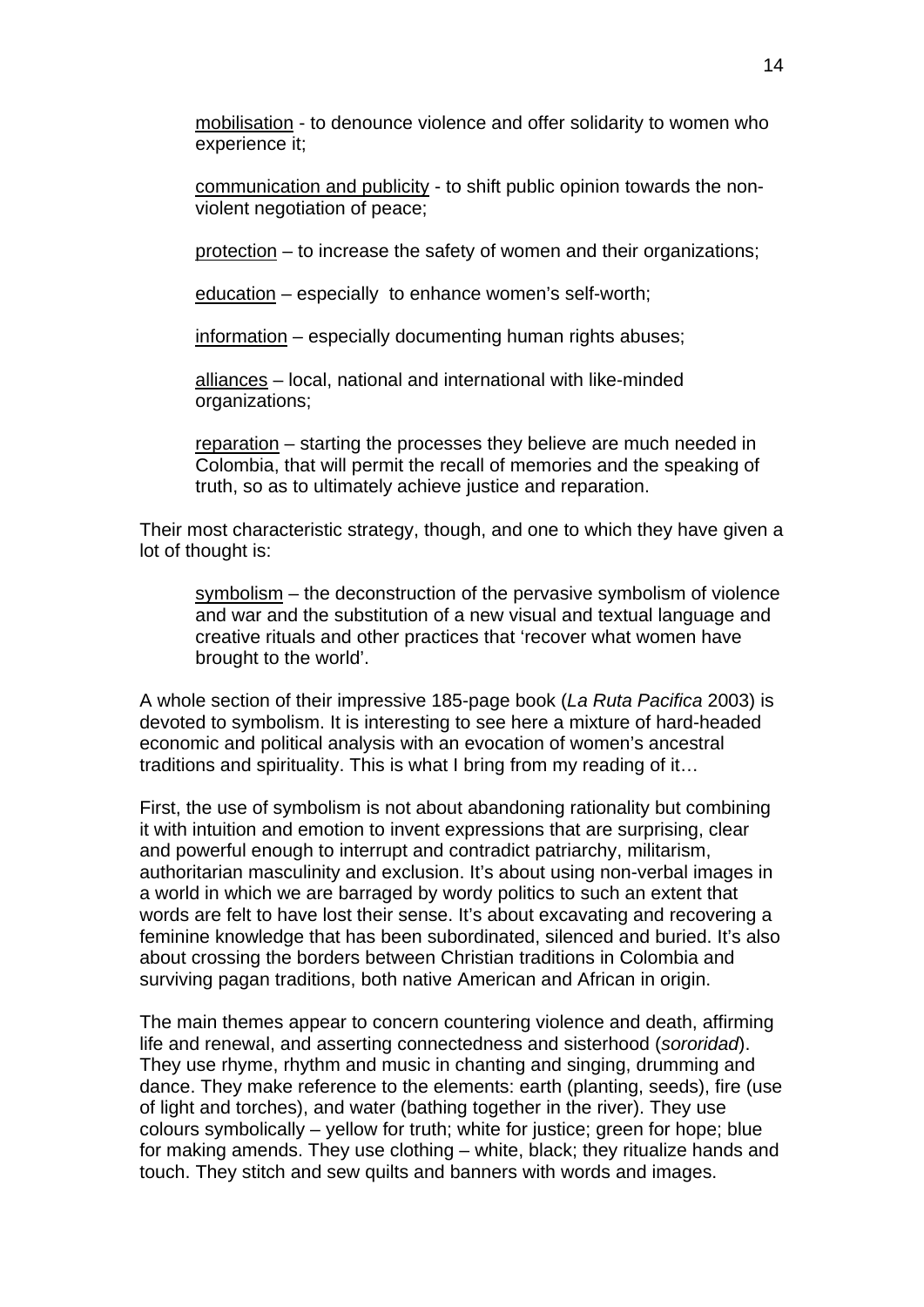Above all, the trope of weaving (*tejer, tejido*) recurs. On the one hand this represents connectedness – they sometimes use the visual image of a spider's web. On the other hand the notion of weaving, unravelling and weaving anew, symbolises the creative cycle of life, death and renewal; and perhaps most importantly the deconstruction and reconstruction of meaning.

We experienced something of *La Ruta*'s delight in ritual during our conference in August. Each morning we were greeted and each evening were bade farewell by a performance of dance and music. It was very effective in settling us, focusing us and calming our anxious thoughts, putting in perspective the violence we were dealing with, conceptually and verbally, throughout the day. The performers were young, and included both women and men. Two young women performed slow and expressive dances, while the musicians played. The performers did not use words. But we ourselves were invited to do so – calling out, in unison, at intervals throughout the conference: *'Ni guerra que nos mate, ni paz que nos oprima'* (Neither war that kills us, nor peace that oppresses us). Soon we were doing this unprompted, a kind of spontaneous affirmation of our shared purpose.

It may be that the very varied women that comprise *La Ruta Pacifica* react in differing ways to the symbolic dimension of the organization's strategy, some ascribing it more validity, some less. Sometimes the symbolism itself, but even more the words used to describe it, border on the essentializing and romanticizing of 'woman'. But the value that the inventive use of symbolism and ritual by *La Ruta* has observably had in drawing together women of different regions and different traditions in Colombia is undeniable. In each of their pilgrimages across the country, from the first event in Uraba to the most recent in Putumayo, symbolism has been powerfully effective in generating a sense of solidarity and sisterhood, and in converting a protest against the very negative phenomena of militarism, violence and death into an experience (even if only lived for brief moments) of their very opposites. All *La Ruta Pacifica*'s actions are an affirmation of the value of the civil, of the 'everyday' and of life.

# *2. La Alianza Iniciativa de Mujeres Colombianas por la Paz (IMP)*

For *La Ruta Pacifica* the inclusion of women in peace negotiations is a key principle. But the organization is much better known for its ability to mobilize women from the grassroots in high-profile incursions into public space. IMP, by contrast, is an organization that has been dedicated from its inception to 'negotiating with power', carrying a women's agenda into formal peace processes.

Key actors in the *Iniciativa* are Rocio Pineda, one of the founding members of *La Ruta Pacifica*, who describes herself as 'a feminist, a social researcher and at present a public servant', and Patricia Buritica, an experienced and respected leader in the Colombian trade union congress, the *Central Unitaria de Trabajadores*. Patricia had a pre-existing link with trade unionists in Sweden. Swedish trade union women had visited Colombia early in 2000. At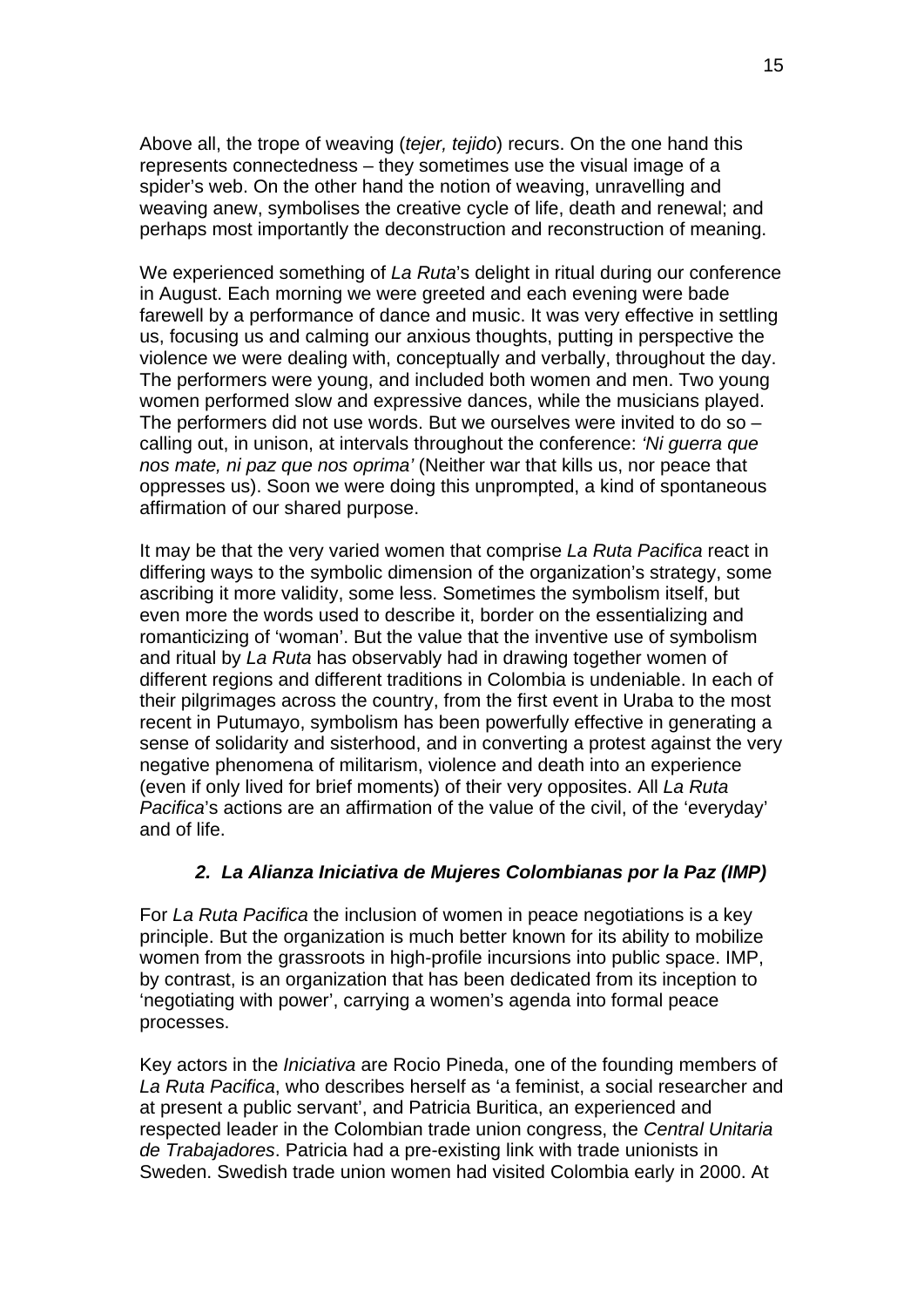the time, the Colombian government was involved in negotiations with FARC (a process which had begun in January 1999 and would finally fail in February 2002). The Swedes expressed concern that women were not engaged in these negotiations. They offered to create a safe space and to host such an encounter.

Thirty Colombian women were invited to Sweden – representing the women's peace movement, the Colombian government, the guerrilla group ELN, and FARC women from Caguan, a region where this group were most active and the location of the current dialogue between FARC and the government. Before this encounter in Sweden, and in order to broaden the base of the delegation and its agenda, an assembly of 700 women of different social sectors was organized, at which 60 presentations were made, reflecting the diversity of women's concerns.

As it happened, they flew to Stockholm on the fateful day September 11, 2001. Rocio says, 'We took off in one world and landed in another one'. The meeting was positive and useful, despite the fact that the FARC women were unable to attend. Caroline Moser, a British feminist academic well known for her research on women in Colombia, had been asked to be present. She alerted the peace movement women to the fact that, if they were to be invited by the government and the other armed actors to be present at governmental negotiations, they would not yet know *what* to negotiate. She suggested the civil society women work towards a women's negotiating agenda.They termed it a 'minimum agenda', because so many negotiations in Colombia in the past have failed through trying to address too many issues at once.

#### *A women's agenda for peace negotiations*

They returned to Colombia and set to work designing a proposal to the Swedish Cooperation Agency for funding for a group of women to work on the minimum agenda. It was approved in January 2002. The following month they met for the first time as an alliance calling itself *Iniciativa de Mujeres Colombianas por la Paz.* The alliance would eventually acquire a national coordinating committee of forty (two women from each of the allied organizations), and a political committee of eight. Patricia would become the national coordinator.

Ten days after IMP came into existence the talks between the government and FARC collapsed. But the women continued throughout 2002, in a complex process of consultation, building their (renamed) 'basic agenda'. The consultation had a territorial dimension (it took place in seven regions) and a sectoral one. The seven social sectors represented were trade union women, young women, peasant women, indigenous women, afro-colombian women, women of peace groups and a category termed 'academics, public servants and feminists'. They addressed five categories of exclusion: economic, political, cultural, territorial and social. In the course of one year they assembled 600 demands. On November 25 2002 they organized a four-day *Asamblea Constituyente Emancipatoria de Mujeres*, involving 230 women chosen by direct voting from the 7 sectors and 7 regions. In careful discussion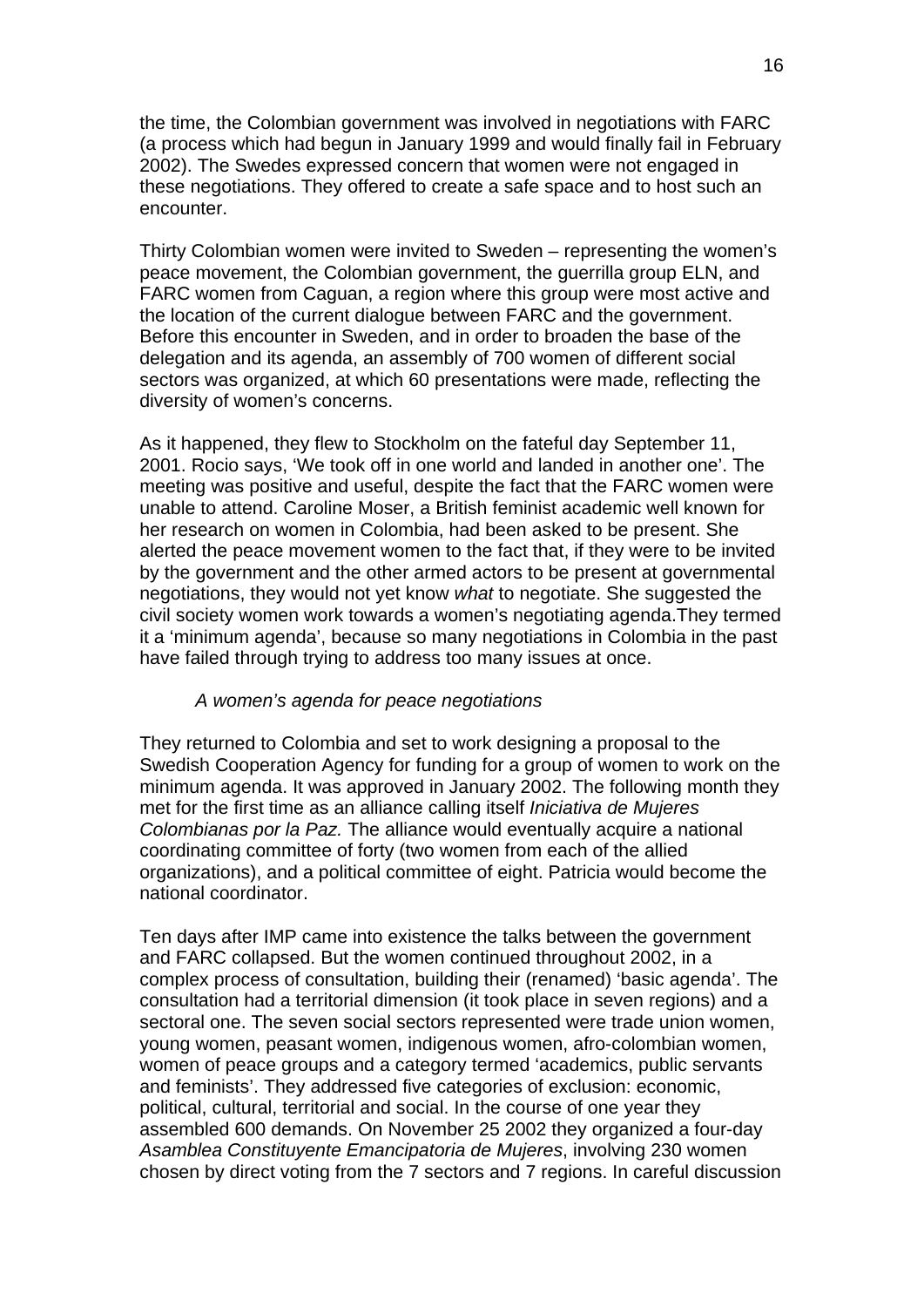the demands were consolidated to twelve. Rocio says, 'this was our suitcase'. It was women's baggage, that they could carry with them into whatever peace process they gained access to.

In 2003 they made a national campaign in which the agenda was widely diffused, questioned and confirmed. Although no negotiations were current, elections were due in October. The women decided to take their 'suitcase' to mayoral and local candidates and ask them to adopt it. They said, 'if you want women's votes, include these demands in your election manifesto'. This way, the agenda got well known in local government centres and women started to have the capacity to deal with politicians. IMP pursued those candidates that were eventually elected into their offices to ensure that the points of the women's agenda they had included in their manifesto were subsequently built into their local development plans. It was a successful strategy and in the process the women learned a lot about the working of politics at the local level.

### *Negotiations with paramilitaries*

In 2003 the Colombian government announced its intention to pursue peace negotiations with the AUC, the combined paramilitary forces, which led to the 'Single Negotiating Table' (*Mesa Unida de Negociaciones*) at Santa Fe de Ralito on 1 July 2004. The women of IMP had realized a new round of negotiations with the AUC might be around the corner. They'd asked themselves 'what do we do if we are called to attend such talks?' Because, down at the base, negotiating with guerrillas is seen in one light, having truck with the rightwing and criminal paramilitaries is regarded quite differently. Suddenly things were moving fast, and talks were about to begin. Rocio said, in interview

It's a very dynamic situation in the country. The developments and changes are so abrupt. We've got to be alert if we want to engage, to ride the twists and turns and keep up with political events. As women we're used to a different pace – consciousness raising, educational processes.

IMP's eight-woman political committee took the bold decision to write to the national government stating their concern about the impunity this peace process could result in, and an interest in achieving some mechanism of intervention.

They had a first meeting with the government in June and confirmed that they wished for a *Mesa de Observacion* (Observation Table) at the talks. The government representatives asked them for a written, precise, proposal. The women asked to speak first to representative of the Organization of American States that were to be the verifiers of any ceasefire and demobilization that might be agreed. Recognizing the gender-specific impact of the war in Colombia, the OAS encouraged the IMP to participate, and the government to accept them. Five women were invited on July 1 to a meeting which established the *Mesa*. It was agreed that a meeting of the three parties would be held in the north of Colombia, in a territory controlled by significant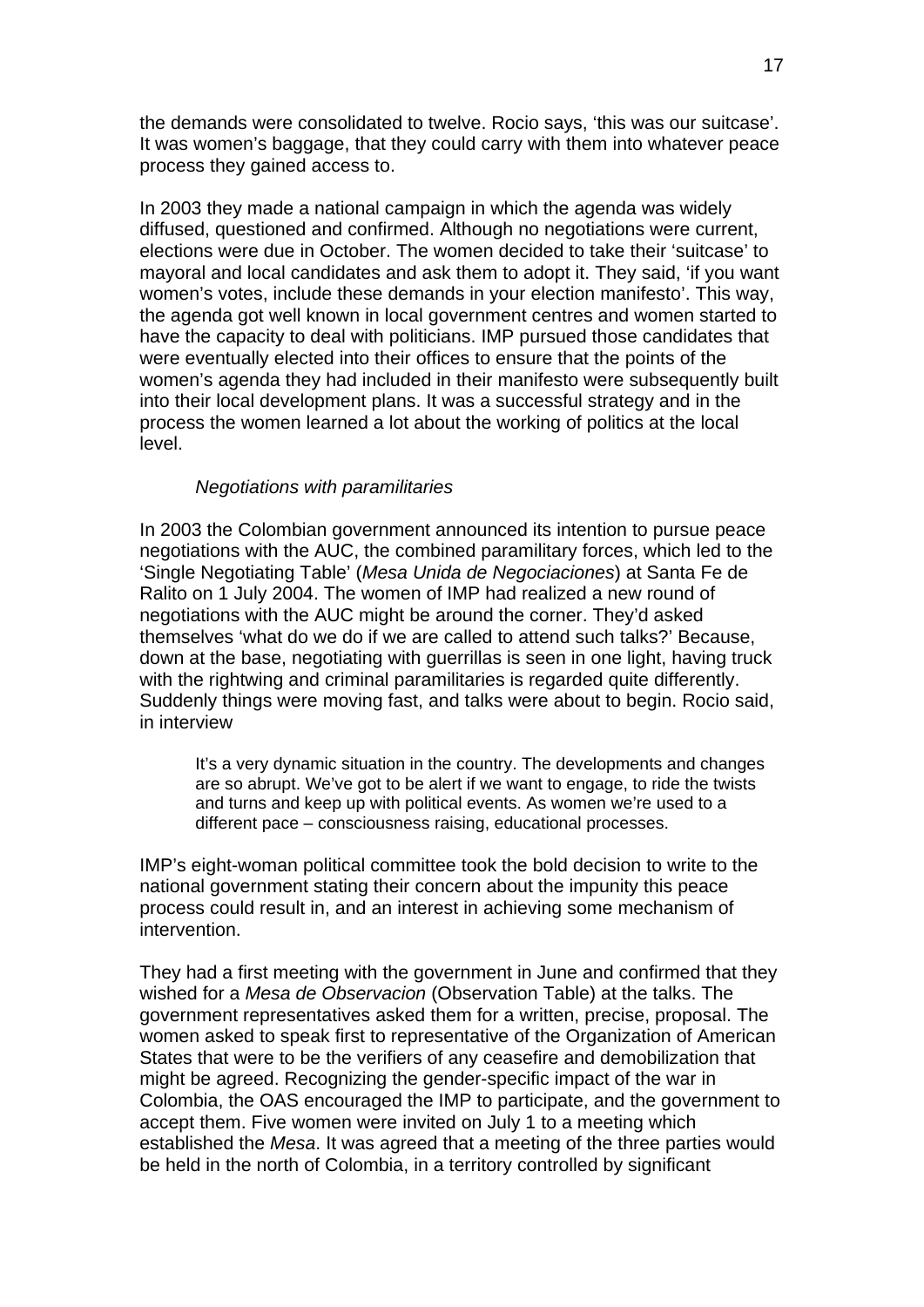paramilitary leaders. Talks were to begin on August 11 – but at the request of the *Iniciativa de Mujeres por la Paz* they were deferred to August 18 while our conference, the *Encuentro Internacional de Mujeres contra Guerra*, took place in Bogota.

### *Women are saying 'no impunity'*

The expectations carried by IMP into these talks with the paramilitaries include: that there will be representation of the victims of paramilitaries' crimes, that civil society will have an adequate space there, and that a Truth Commission will be on the agenda. This last is a crucial issue. There is universal agreement in the women's peace movement in Colombia that *impunity* for their crimes must on no account be offered to the armed actors as a bargaining chip in negotiations. IMP and *La Ruta Pacifica* are united in this. However, in Colombian pre-negotiation discourse the word 'impunity' is too inflammatory. The notion of a Truth commission, as employed by IMP, is commonly recognized to be a surrogate.

What makes the engagement of IMP in these particular talks controversial among women is the character of the Uribe government. It is rightwing, militaristic and suspected of being too tolerant of the AUC. Certain units of the army have illegal relationships with paramilitaries that, far from being punished, may be assumed to reflect government policy. The AUC is approaching the talks with a demand for total impunity. And it is known that Urbibe has in mind to exempt from prison sentences those who are willing to submit to fines that will be be paid as reparations to victims.

The issue of impunity is tightly related to the psychological, as opposed to the merely technical, ending of conflict. After *La Violencia* in the 1950s and 60s, in which 300,000 people died, there was no process of 'truth and justice', merely an attempt to forget. People feel now that this amnesia partly explains the continuing violence. Also, people are alert to the fact that previous agreements with paramilitaries have resulted in many of the 'demobilized' men continuing their violence. Patricia Prieto, who herself works in an academic environment that is relatively sheltered from violence, pointed out to me that 'no impunity' is an important demand first and foremost for women at the grassroots, in both urban and rural areas. The day after an agreement is signed they are liable to be confronted by these men and subject to their controls.

Trade unionism is one of the shaping forces in IMP and this influence is visible in their tendency towards *engagement with power* (this after all is what trade unions do) and in their labourist and liberal feminist agenda (reform of the structures to accommodate women). For instance, IMP are demanding that in any Truth Commission women must have 50% of the seats and women's human rights must be on its agenda. *La Ruta Pacifica* is an expression of a rather different kind of feminism, more anarchic, more creative, more suspicious of institutions.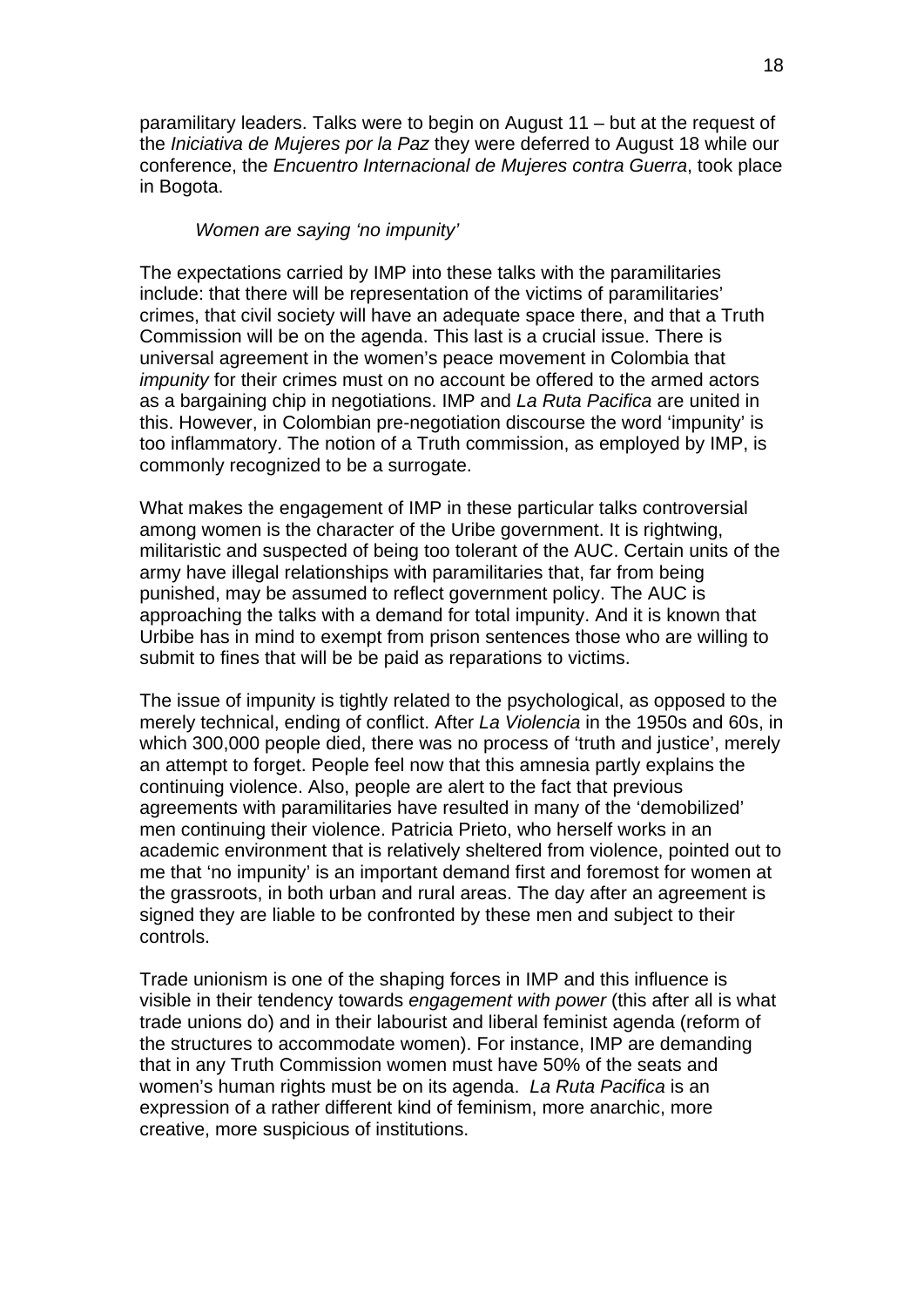On the other hand, there is perhaps a little of both traditions in the thinking of many of these women activists, as individuals. So we see that women of *La Ruta Pacifica* are expressing extreme caution about IMP's decision to engage. As Marina Gallego, RP's national coordinator, said to me, 'As feminists we must keep a critical distance'. Yet the second point in their own manifesto states 'active participation of women in peace negotiations'. At the same time I could see that women of IMP, even as they headed into the negotiations, were beset with doubts and anxieties about their chosen course of action. What this critical moment for the women's movement in Colombia shows is that UNSC Resolution 1325, baldly and boldy calling for women's participation in peace processes, contains many contradictions and unanswered questions.

At our conference a number of very well-informed feminists from El Salvador, Guatemala and Nicaragua spoke about the disappointments of their 'post-war' societies. Ceasefires had not ended the violence in their countries. The questions of victims had not been answered with truth. People were still waiting for justice. Women's human rights were still not honoured. So as Colombian women listened to these speakers from neighbouring war zones, the question in their minds was: will women be able to attend these talks without, in the end, finding themselves endorsing impunity? But, you could tell that many were also thinking, 'if we're not part of the process, we can't influence the outcome'.

IMP, along with *Redepaz* and the organizations that comprise this alliance, are hoping that others will eventually recognize the wisdom of their choice. But they're hoping above all that the choice will prove right, that their Observation Table, whose clumsily-long title is now 'Observation Table for Life with a Persepective of Truth, Justice and Reparation from a Gender Perspective' will avoid co-optation and find itself contributing, not to a deceiptful 'pacification' manoeuvre, but to a genuine peace.

# *3. The involvement of 'academic' activist women*

Something that struck me particularly in Colombia was what I felt to be a productive relationship between 'grassroots' women and 'academic' or 'intellectual' women. I use these words in quotation marks because they are an unsatisfactory shorthand. It's difficult to find the right words to characterize the differences I'm stressing here. I guess I'm not the only one to have this difficulty. We saw above how IMP, in defining their seven 'sectors', lumped together as the seventh 'academics, public servants and feminists'.

What I mean to say is that some women – women who spend a lot of their time reading, writing, teaching and dealing with institutions, who have rewarding jobs, travel abroad, speak languages in addition to those of Colombia - are nonetheless deeply committed to movements the bulk of whose members are very different from themselves - afro-colombian women, indigenous and peasant women from rural areas, working class women from urban areas, and women who have suffered displacement and are living in poverty. We saw, above, the involvement of Caroline Moser with the *Iniciativa*.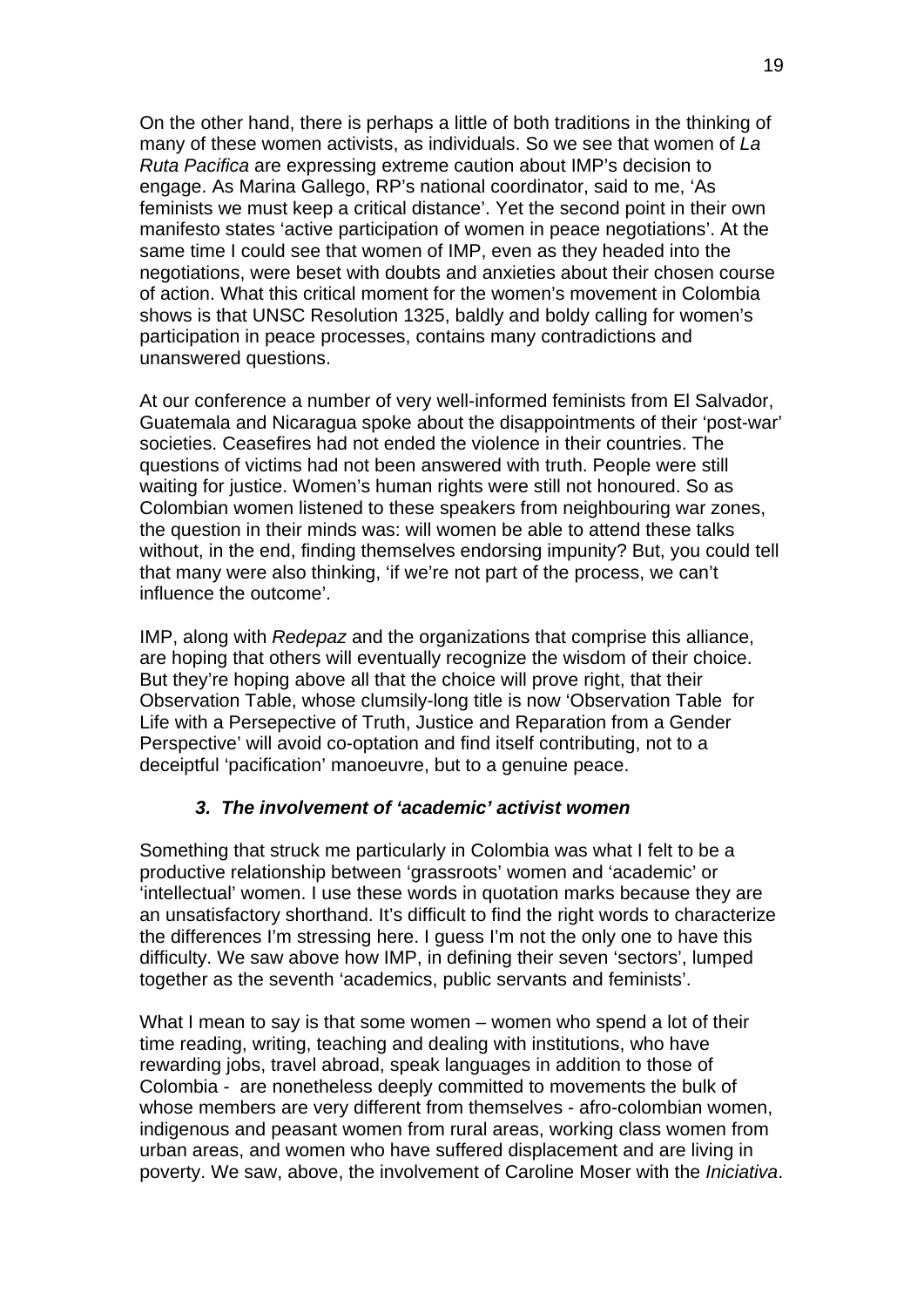In *La Ruta Pacifica*, too, the commitment of a number of 'academic' women, combined with the trust of the grassroots membership, seems to enable a creative partnership between very differently situated women.

Another interesting example of this kind of cross-class partnership is the *Mesa De Trabajo Mujer y Conflicto Armado* (Working Group on Women and Armed Conflict). I interviewed Maria Isabel Casas, who is a member and informal coordinator. The group's aim, she said, is to document the realities of women and girls in the Colombian conflict. 'It's to be sure that women's voices will be heard if there's a peace process,' Maria Isabel told me. 'If one day there's a Truth, Justice and Reparation Commission, we will be able to contribute the truth bit.'

The *Mesa de Trabajo* has as its members both individuals and groups. The latter include human rights organizations and women's organizations many of whose members live in rural and urban conflict zones. The group is in this way a productive combination of grassroots women, who are a rich source of first-hand experience and information about conflict, and intellectual women who can contribute conceptual resources, research and documentation methodologies, and writing skills, helping to systematize the material produced. In order to sustain agreement among these diverse elements, their common understanding is defined in relatively narrow and clear terms. Simply, 'We all believe that violence is not a permissible route out of conflict'.

The group was set up in 2001 as a result of an intervention by Radhika Coomeraswamy, the UN Special Rapporteur on Women. Contacted by Colombian women, she accepted an invitation from the government, made a five-day study visit and wrote a series of recommendations. The subsequent annual publications of the Working Group now follow up the themes Coomeraswamy's original report.

In addition I heard of politically-committed feminist academic work going on in the *Universidad Nacional* (National University), particularly in the *Escuela de Estudios de Genero* (School of Gender Studies), where Donny Meertens is internationally known for her work on gender and displacement. This development in the higher education system was prompted by a feminist study group founded in the late 1980s, called *El Grupo Mujer y Sociedad* (Women and Society Group). This group of ten or fifteen women, including sociologists, psychologists, social workers, philosophers, lawyers and historians, is still flourishing, is important in nourishing and sustaining the *Escuela*, and has produced thirteen issues of an impressive feminist journal, of academic quality but wider appeal, called *En Otras Palabras* (In Other Words). Both the *Escuela* and *Mujer y Sociedad* are members of the *Iniciativa de Mujeres Colombianas por la Paz.* 

It was Patricia Prieto, a member of *El Grupo Mujer y Sociedad* and of the editorial committee of the journal *En Otras Palabras*, who told me about these feminist initiatives. For many years, employed on the staff of the Ministry of Agriculture and other agencies, she did policy research on rural development, in close contact with peasant cooperatives and with the women of *ANMUCIC*,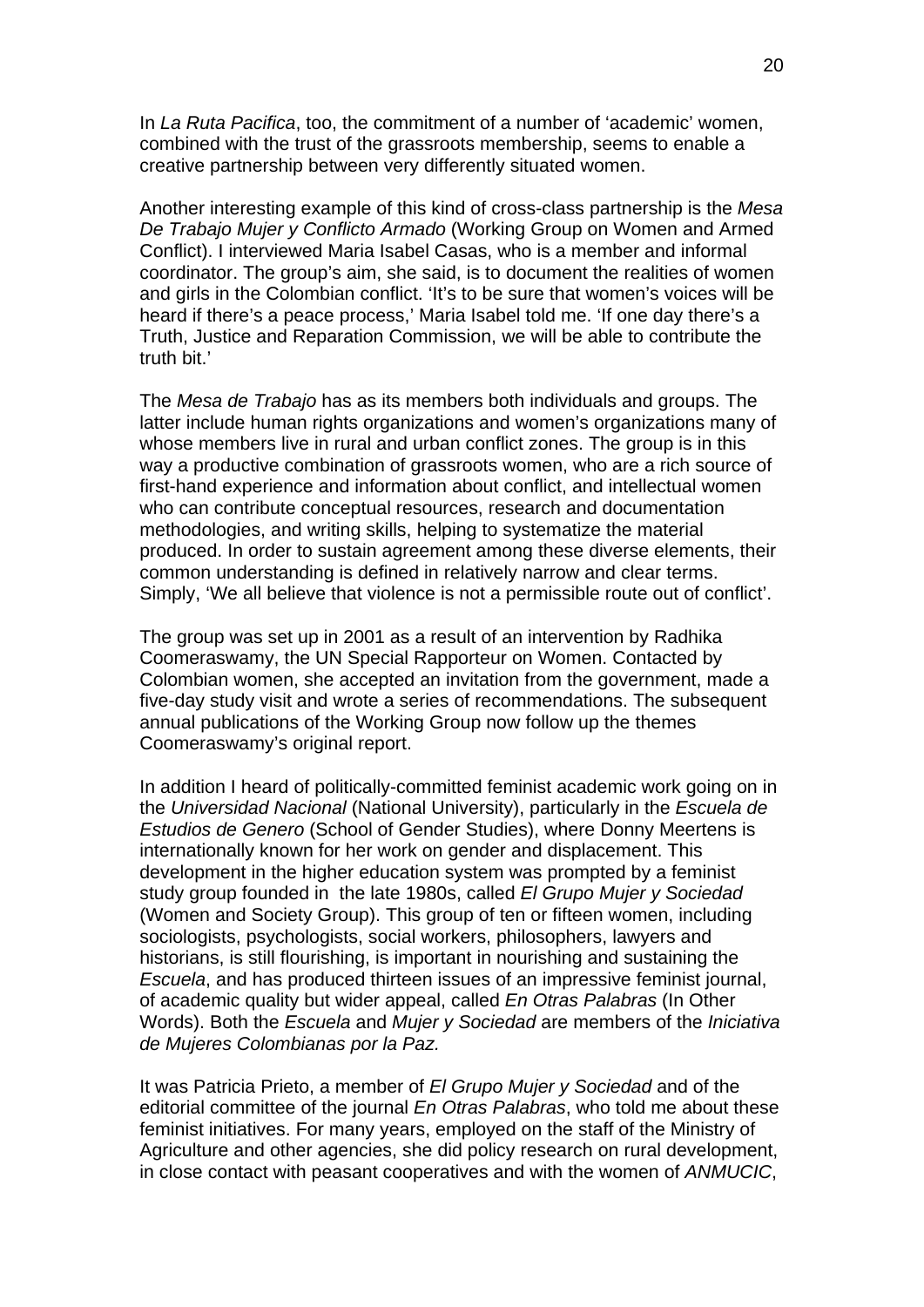the *Asociacion Nacional de Mujeres Campesinas e Indigenas de Colombia* (the National Association of Peasant and Indigenous Women of Colombia) who were demanding the right of women to be the beneficiaries of agrarian reform.

### **Coda**

The odd thing about Colombia is that, while you know it is scarred by violence and suffering, you are immediately aware of its stunning physical beauty and feel straight away the rich diversity of its people, and their warmth and humour. I feel like ending this Profile with a quote from my interview with Maria Isabel Casas, who told me

I love Colombia as though it were a person…Colombia's crazy. It's a combination that's difficult to explain. From outside, people see us as a lot of crooks and killers. And it *is* a murderous place. It's sadistic. But it's also a creative place. Colombia is tender. Colombia is passionate. I can love in Colombia. We can dance and enjoy friends…

Everything that's beautiful here is being killed. What we're defending is a very special life energy. They're going to do away with it. So many people are leaving. We're losing our vital energy. And what's being killed isn't just bodies, it's all the wealth of a diverse culture. This country gives me so much and I want to give something back, to help towards a solution.

### **Contacts**

The focus of my eight-day visit to Colombia was the international conference, *Encuentro Internacional de Mujeres Contra la Guerra*, held in Bogota, August 9-11, 2004. I learned a great deal from listening to presentations at the conference, but also had the chance to interview:

Marina Gallego Zapatas, national coordinator of *La Ruta Pacifica*, and Olga Amparo Sanchez, Maria Eugenia Sanchez and Clara Elena Cardona Tamayo, three of its members; Rocio Pineda, a leading actor in the *Iniciativa de Mujeres Colombianas por la Paz*; Ana Teresa Bernal, one of the presidential team of *Redepaz*; and also Leonor Esguerra of *Mujeres que Crean*; Maria Isabel Casas of the *Mesa de Trabajo Mujer y Conflicto Armado*; and Patricia Prieto of the *Grupo Mujer y Sociedad*.

I also enjoyed a social evening hosted by women of *Vamos Mujer*. I had generous help with interpretation from Spanish to English from Carmen Elisa Alvarez, Clara Elena Cardona Tamayo, Gloria Roig and Roberta Bacic. My very warm thanks to all of you!

Addresses of the organizations with whom I was in contact in the course of this case study:

*Casa de la Mujer*, Bogota [casmujer@colnodo.apc.org](mailto:casmujer@colnodo.apc.org)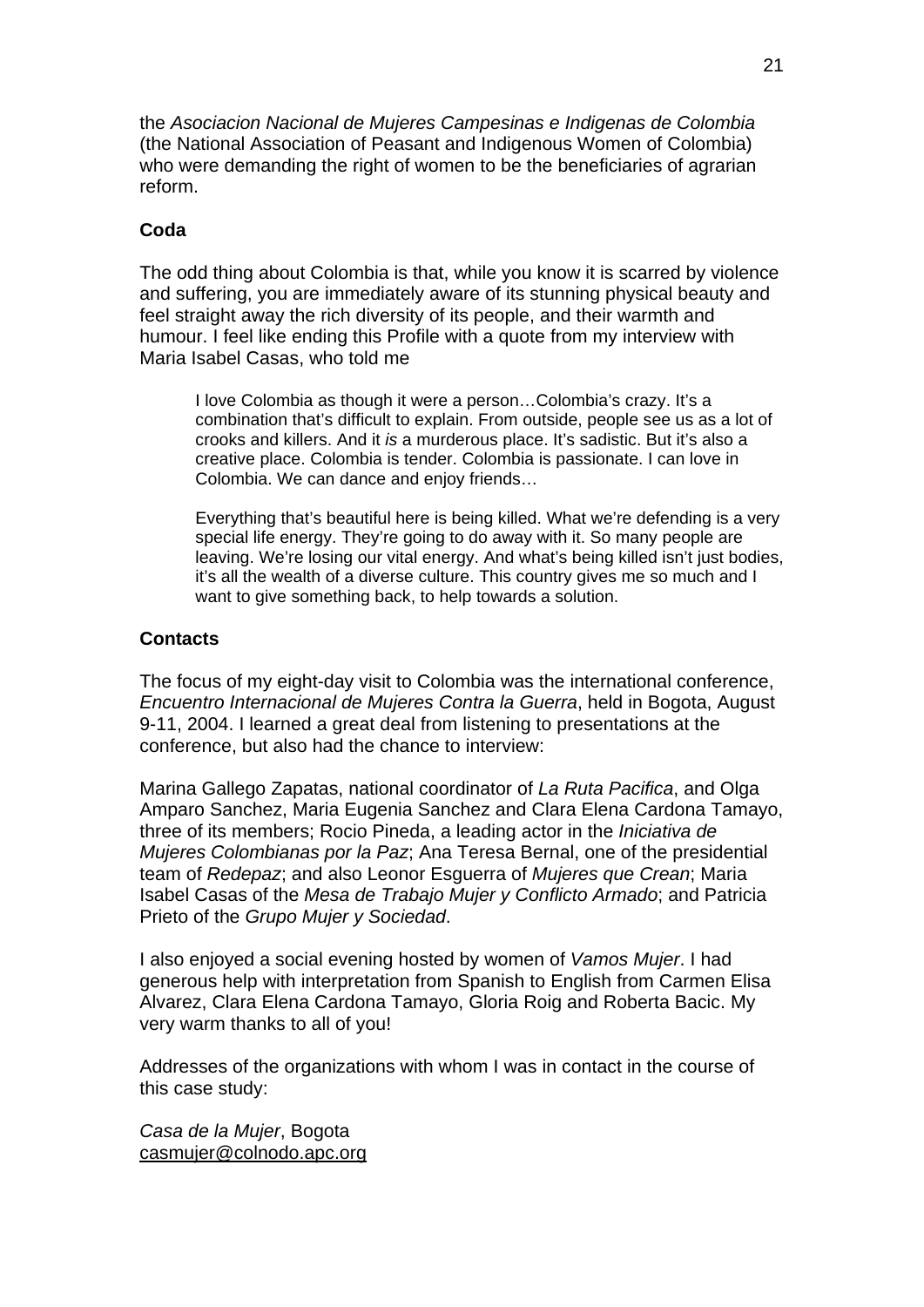*Corporacion Mujeres que Crean*, Medellin [cmqc@epm.net.co](mailto:cmqc@epm.net.co)

*Corporacion Vamos Mujer*, Medellin [vamosmujer@epm.net.co](mailto:vamosmujer@epm.net.co) [www.vamosmujer.org.co](http://www.vamosmujer.org.co/)

*La Alianza Iniciativa de las Mujeres Colombianas por la Paz*  [info@mujeresporlapaz.org](mailto:info@mujeresporlapaz.org) [www.mujeresporlapaz.org](http://www.mujeresporlapaz.org/)

*El Grupo Mujer y Sociedad*  C/o Patricia Prieto [gata@colomsat.net.co](mailto:gata@colomsat.net.co)

*Redepaz* [www.redepaz.8m.net](http://www.redepaz.8m.net/) [redepaz@colnodo.apc.org](mailto:redepaz@colnodo.apc.org)

*La Ruta Pacifica de las Mujeres*  [www.rutapacifica.org.co](http://www.rutapacifica.org.co/) [rutapacifica@epm.net.co](mailto:rutapacifica@epm.net.co)

*La Mesa Mujer y Conflicto Armado*  C/o Maria Isabel Casas [mariaisabelcasas@etb.net.co](mailto:mariaisabelcasas@etb.net.co) [www.mujeryconflictoarmado.org](http://www.mujeeryconflictoarmado.org/)

### **References**

Delgado, Hernández (2004) 'Compelled to act: grassroots peace initiatives' in García-Durán, Mauricio (ed).

García-Durán, Mauricio (ed) (2004) *Alternatives to War: Colombia's Peace Processes.* Issue No.14 of Accord, an International Review of Peace Initiatives, published by Conciliation Resources, London.

Fernández, Carlos, García-Durán, Mauricio, and Sarmiento, Fernando in García-Durán, Mauricio (ed).

Human Rights Watch (2003a) 'Colombia's checkbook impunity: a briefing paper', September 22. Accessed on [http://hrw.org](http://hrw.org/) August 2004.

Human Rights Watch (2003b) 'You'll Learn Not to Cry: Child Combatants in Colombia'. HRW Index No. 1564322882, September 18. Accessed on [http://hrw.org](http://hrw.org/), July 28 2004.

Human Rights Watch (2004) 'Human Rights and Counter-Terrorism: Briefing to the 60<sup>th</sup> Session of the UN Commission on Human Rights', January. Accessed on [http://hrw.org](http://hrw.org/), July 28 2004.